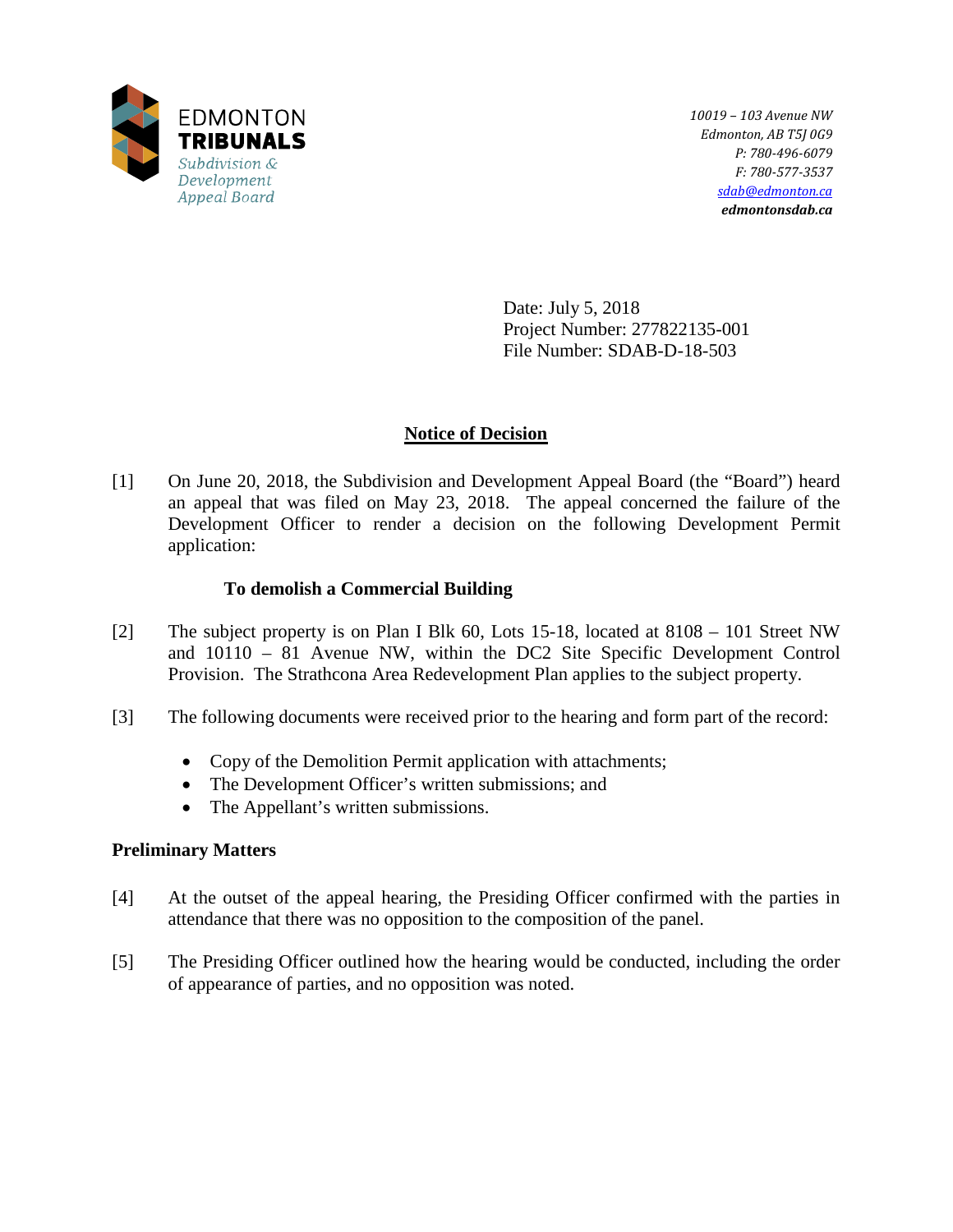### **Summary of Hearing**

- *i) Position of the Appellant, Mr. J. Murphy and Mr. K. Haldane, representing Ogilvie LLP:*
- [6] Mr. Murphy expressed some surprise that there was no one in attendance wishing to preserve the building in question because of the recent media attention. However, it was his opinion that the historical significance of this building has no standing in the matter before the Board.
- [7] In April, 2017, the City of Edmonton issued an Order to the property owners to either repair the old brick building or demolish the structure, remove the foundation, and clear and level the site to adjacent grades in accordance with all Municipal and Provincial legislation. Following the issuance of the Order, the property owner had several discussions with the City regarding steps that could be taken to preserve the building. However, a solution was not found and the property owner initiated the Development Permit process to authorize demolition.
- [8] Demolition of an existing structure is considered a change in use and therefore requires a Development Permit. The Development Permit application noted that this was a Class A Permit, which should be issued to the property holder as of right (Appellant Submission Tab 3).
- [9] In this case, the Development Authority did not respond to the Development Permit application in accordance with section either 683.1 of the *Municipal Government Act*, RSA 2000, c M-26 (the "*Act*") or section 11 of the *Edmonton Zoning Bylaw*. The only request for additional information was made by the Heritage Officer and the property owner provided the requested historical documentation the day after the request was made. The Development Officer never did ask the property owner for any additional information after the application for the development permit was submitted.
- [10] The development permit application was made on March 23, 2018. Section 11.2 of the *Edmonton Zoning Bylaw* states that :
	- 1. unless extended by an agreement in writing between the applicant and the Development Officer, the Development Officer shall within 20 days after receipt of an application for development:
		- a. issue a written acknowledgement to the applicant advising that the application is complete; or
		- b. issue a written notice to the applicant advising that the application is incomplete, listing the documentation and information that is still required, and setting a date by which the required documentation and information must be submitted.
- [11] Section 683.1 of the *Act* states that a development authority must, within 20 days after the receipt of an application for a development permit, determine whether the application is complete. If this determination is not made within the time required, the application is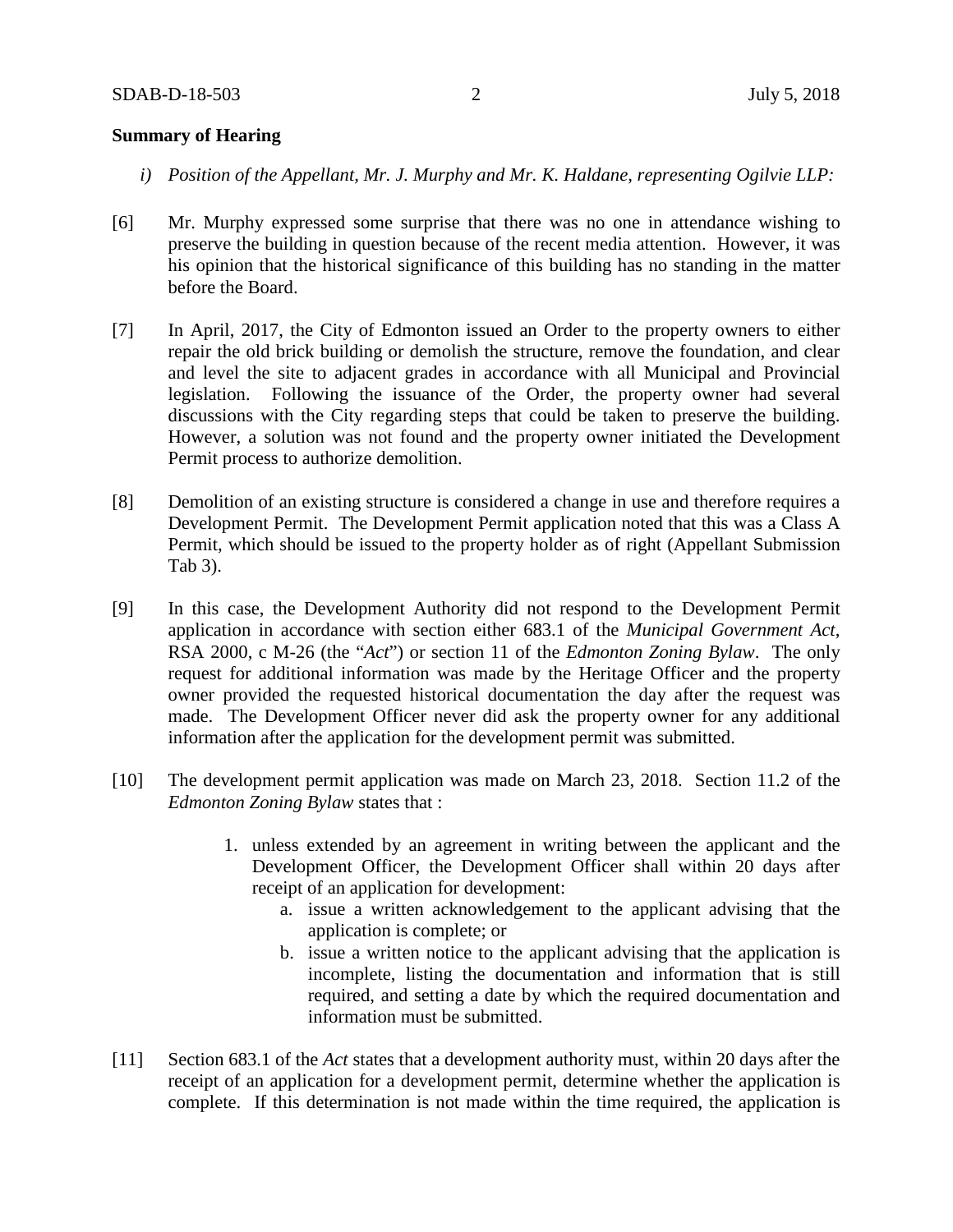deemed to be complete. The Development Officer never issued written notice to the applicant advising that the application was incomplete.

- [12] Pursuant to section 684 of the *Municipal Government Act,* the Development Authority did not make a decision on the application for a development permit within 40 days after receipt of the application and the appeal was subsequently filed after the 40 day period expired.
- [13] All of the steps taken by the property owner are the result of the Order issued by the City of Edmonton in April 2017 that instructed the property owner to either repair or demolish the building. The site is zoned DC2.129, Site Specific Development Control Provision. The General Purpose is to accommodate redevelopment on the site in the form of a high rise residential/commercial development that will be compatible with the objectives of the Old Strathcona Area Redevelopment Plan. The stated purpose is inconsistent with the existing development on this land.
- [14] The Development Officer identified this application as a Class A permit. Redevelopment of the site to comply with the General Purpose of the DC2 Zone requires the existing building to be demolished to comply with the direction of Council to accommodate a high rise residential/commercial development on this site.
- [15] A garage previously operated from this site but that Use has been discontinued for more than 6 months. It is physically and economically impossible to incorporate the existing building into any of the listed uses for this land.
- [16] Pursuant to section 685(4) of the *Municipal Government Act* the appeal is limited to whether or not the Development Authority followed the direction of Council. In this case the Development Officer failed to make a decision on the application for the Development Permit within 40 days after its receipt and therefore did not follow the direction of Council.
- [17] In this case, the property owners followed all of the required processes by applying for a Development Permit to demolish the building on this land. The Order issued by the City directed the owner to either repair or demolish the building.
- [18] The memorandum from the Chief Planner to the Mayor dated April 16, 2018, confirms that the owner provided information and met the Special Information requirements for documenting historic resources on the inventory pursuant to section 14.12 of the *Bylaw*. It also states that the permit will be issued within one week providing that all other permit conditions are satisfied. (Appellant's Submission, Tab 8)
- [19] Mr. Murphy and Mr. Haldane provided the following information in response to questions from the Board:
	- a) It was their opinion that issuance of the Development Permit for the demolition of this building will have no impact on the requirement of Alberta Culture and Tourism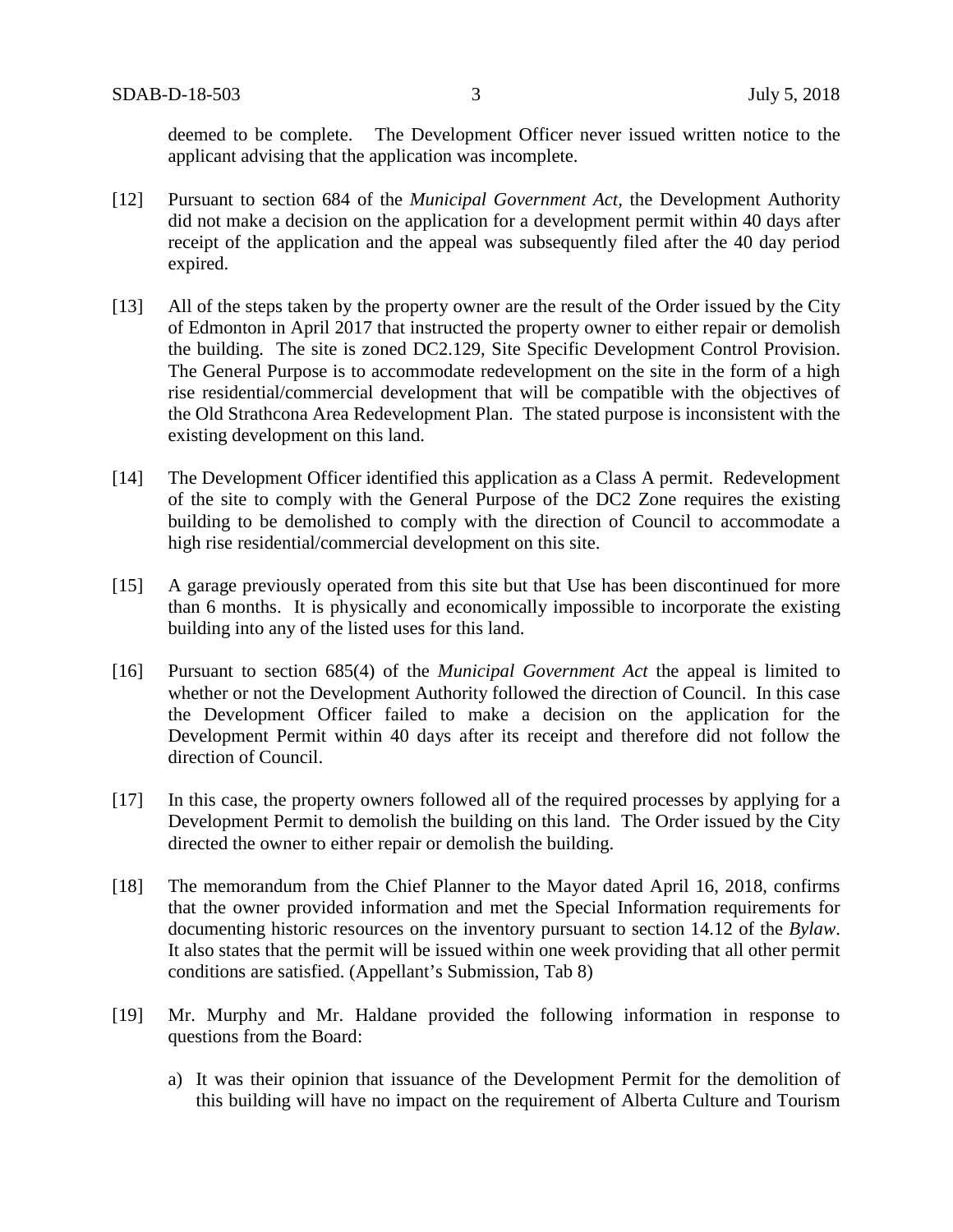that the owner conduct a Historic Resource Impact Assessment prior to taking any action with respect to the building. If the Development Permit is issued, it will simply be held in abeyance until the Provincial requirements are met.

- b) The report provided to City Council states that structures listed on the Inventory of Historic Resources in Edmonton do not have any formal protection and can be demolished. If an owner refuses to designate a building on the Inventory, and wishes to pursue demolition, the only way the City can prevent this is by designating the building as a Municipal Historic Resource without the consent of the owner. However, this has not been done because it required the City to compensate the owner for any decrease in economic value. The Province is not required to compensate an owner in any way.
- c) This site is not located within the Strathcona Historical Area and the City of Edmonton did not caveat the title to inform potential buyers of the historical nature of the building.
- d) The historic significance of this property and the concerns regarding demolition of the building on the site should have been addressed at the Public Hearing that was held when the site was rezoned DC2 Site Specific Development Control Provision.
- e) The site was purchased because of the intended use listed in the DC2 Zone. The new owners did not become aware of the historical nature of the property and the controversy surrounding it until a year after it was purchased.
- f) The request for special information pursuant to section 14 of the *Edmonton Zoning Bylaw* did not occur. The Heritage Officer, not the Development Officer, did seek some information and it was provided to the Heritage Officer on April 12 or 13, 2018 and the appeal was filed on the  $40<sup>th</sup>$  day. The memorandum to the Mayor dated April 16, 2018, confirms that any information requirements had been met.
- g) Pursuant to section 685(4) of the *Municipal Government Act*, the Development Officer did not follow the direction of Council in two respects: first, because a decision was not made on this Development Permit application and second, because refusing the application will allow a Use that is not contemplated or viable in the DC2 Zone to continue.
- *ii) Position of the Development Officer, Ms. R. Lee:*
- [20] The Development Authority did not appear at the hearing and the Board relied on Ms. Lee's written submission.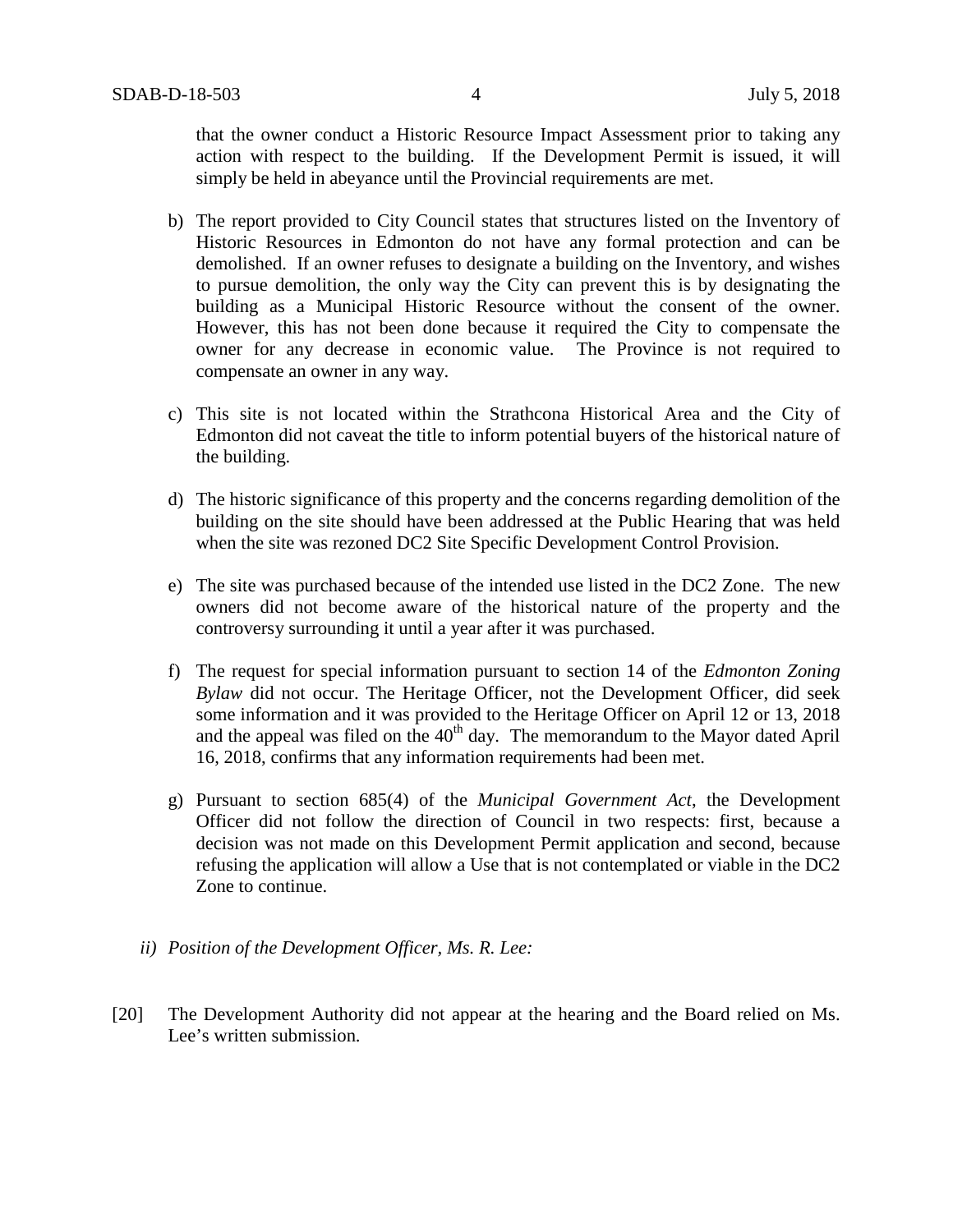### **Decision**

[21] The appeal is **ALLOWED** and the Development Permit to demolish a Commercial Building is **GRANTED**, subject to the following:

### CONDITION:

1. Immediately upon demolition/alterations of the building, the site shall be cleared of all debris.

### ADVISEMENTS:

- 1. A building permit is required for any construction or change in Use of a building. For a building permit, and prior to the plans examination review, you require construction drawings and the payment of fees. Please contact the 311 Call Centre (780-442- 5311) for further information.
- 2. The City of Edmonton does not conduct independent environmental checks of land within the City. If you are concerned about the suitability of this property for any purpose, you should conduct your own tests and reviews. The City of Edmonton, in issuing this Development Permit, makes no representations and offers no warranties as to the suitability of the property of any purpose or as to the presence or absence of any environmental containments of the property.
- 3. An approved Development Permit means that the proposed development has been reviewed against the provisions of this bylaw. It does not remove obligations to conform with other legislation, bylaws or land title instruments including, but not limited to, the *Municipal Government Act*, the *Safety Codes Act* or any caveats, restrictive covenants or easements that might be attached to the Site.

## **Reasons for Decision**

- [22] The Appellant maintains that the Development Officer's failure to render a decision on the application for a Development Permit within time limits set in the *Municipal Government Act* constitutes a deemed refusal, a decision that is subject to appeal.
- [23] The Board considered two issues to determine whether or not it had jurisdiction to hear the appeal. Firstly, had a deemed refusal occurred and, if so, had this appeal been filed within the time frame allowed in the *Act*; and secondly, had the directions of Council been followed by the Development Officer.
- [24] Based on the evidence provided, the Board finds that the Development Permit application was submitted on March 23, 2018.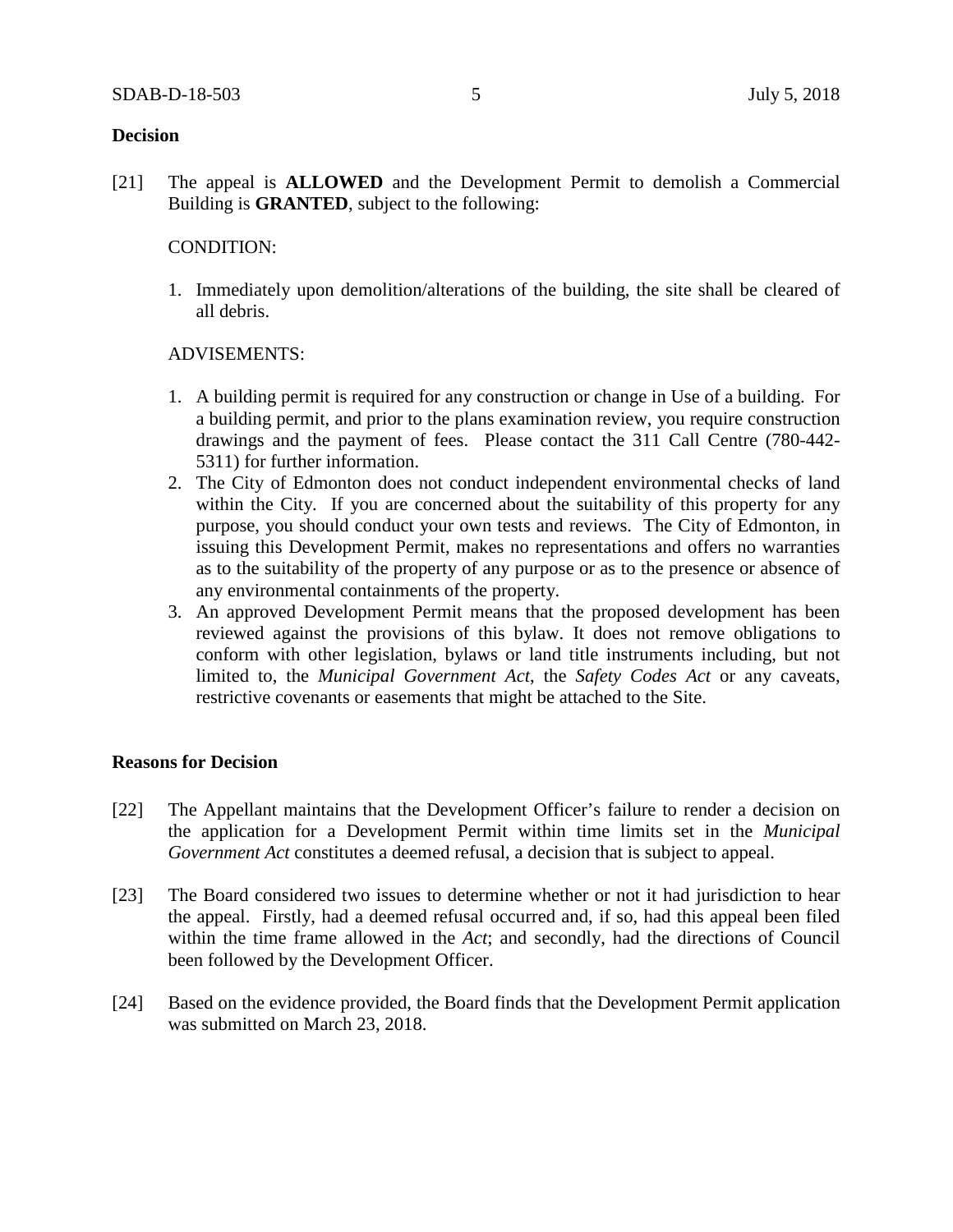- [25] Once applications for Development Permits are received, section 683.1of the *Act* places a positive duty on a development authority to determine whether or not they are complete, the relevant subsections provide:
	- (1) A development authority must, within 20 days after the receipt of an application for a development permit, determine whether the application is complete.
	- …
	- (4) If the development authority does not make a determination referred to in subsection (1) within the time required under subsection (1) or (3), the application is deemed to be complete.
	- (5) If a development authority determines that the application is complete, the development authority must issue to the applicant an acknowledgment in the form and manner provided for in the land use bylaw that the application is complete.
	- (6) If the development authority determines that the application is incomplete, the development authority must issue to the applicant a notice in the form and manner provided for in the land use bylaw that the application is incomplete and that any outstanding documents and information referred to in the notice must be submitted by a date set out in the notice or a later date agreed on between the applicant and the development authority in order for the application to be considered complete.
	- (7) If the development authority determines that the information and documents submitted under subsection (6) are complete, the development authority must issue to the applicant an acknowledgment in the form and manner provided for in the land use bylaw that the application is complete.
- [26] This duty is echoed in section 11.2(1) of the *Edmonton Zoning Bylaw* which states:

Unless extended by an agreement in writing between the Applicant and the Development Officer, the Development Officer shall within 20 days after receipt of an application for development a. issue a written acknowledgment to the Applicant advising that the application is complete; or b. issue a written notice to the Applicant advising that the application is incomplete, listing the documentation and information that is still required, and setting a date by which the required documentation and information must be submitted.

- [27] Section 684 of the *Act* deals with deemed refusals, the relevant subsections provide:
	- (1) The development authority must make a decision on the application for a development permit within 40 days after the receipt by the applicant of an acknowledgment under section 683.1(5) or (7) or, if applicable, in accordance with a land use bylaw made pursuant to section 640.1(b).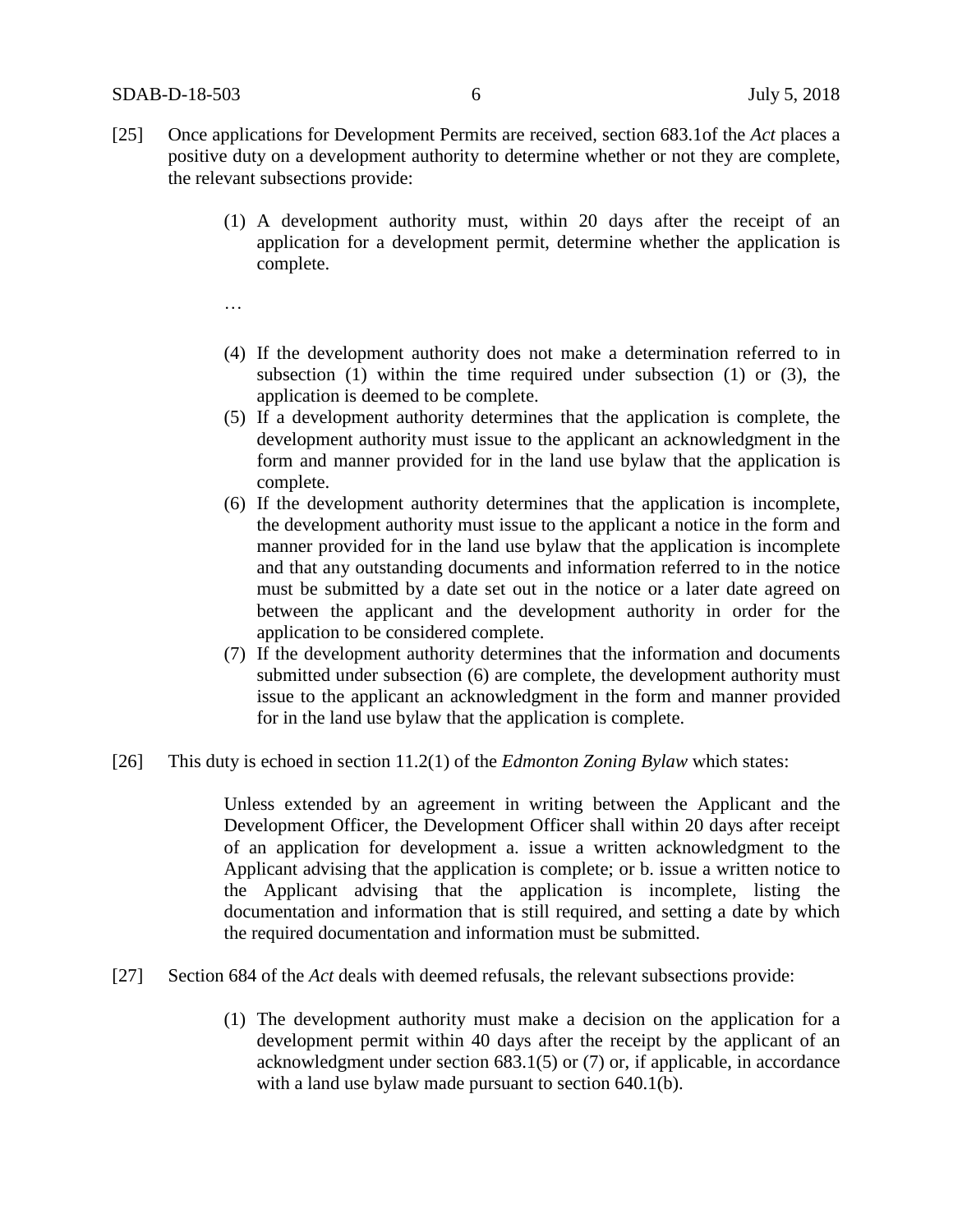- (2) A time period referred to in subsection (1) may be extended by an agreement in writing between the applicant and the development authority.
- (3) If the development authority does not make a decision referred to in subsection (1) within the time required under subsection (1) or (2), the application is, at the option of the applicant, deemed to be refused.
- [28] The Board received evidence that the Heritage Officer requested further information from the Applicant which was provided promptly. The Board was not provided with the details of the request and it is unclear whether it was made orally or in writing. Regardless, the Board finds that this request did not amount to written notice as required per the section 11.2(1) of the *Bylaw* or section 683.1 of the *Act*. Not all requests for information signal that an application is incomplete, the Board notes that per section 683.1(10) of the *Act*, a development authority may make requests for information despite issuance of an acknowledgement that an application is complete.
- [29] The requirement that the Development Officer provide written confirmation of completeness or notice of deficiency is a substantive one imposed to preserve the key planning objectives of certainty and timeliness.
- [30] The Board finds that the Development Officer did not issue either a written acknowledgment to the Applicant advising that the application was complete or a written notice advising that the application was incomplete, listing the documentation and information that was still required and setting a date for submission as required under the *Bylaw* and the *Act*. Further, the Board finds that there was no agreement in writing made between the parties to extend any of the times for acknowledgment that the application was complete. Therefore, the Board finds that the application was deemed complete on April 12, 2018 by operation of section 683.1(4) of the *Act*.
- [31] No decision has been rendered by the Development Officer concerning this application (Development Officers Report, p.1). By operation of sections 684(1) and (3), the Appellant (as Applicant) was entitled to exercise its option to have the application deemed to be refused 40 days after April 12, 2018. The Appellant exercised that option.
- [32] Consequently, the Board finds that the Development Permit application was deemed refused on May 22, 2018.
- [33] Based on the evidence provided, the Board also finds that the appeal was filed in time on May 23, 2018 in accordance with section 686 of the *Act.*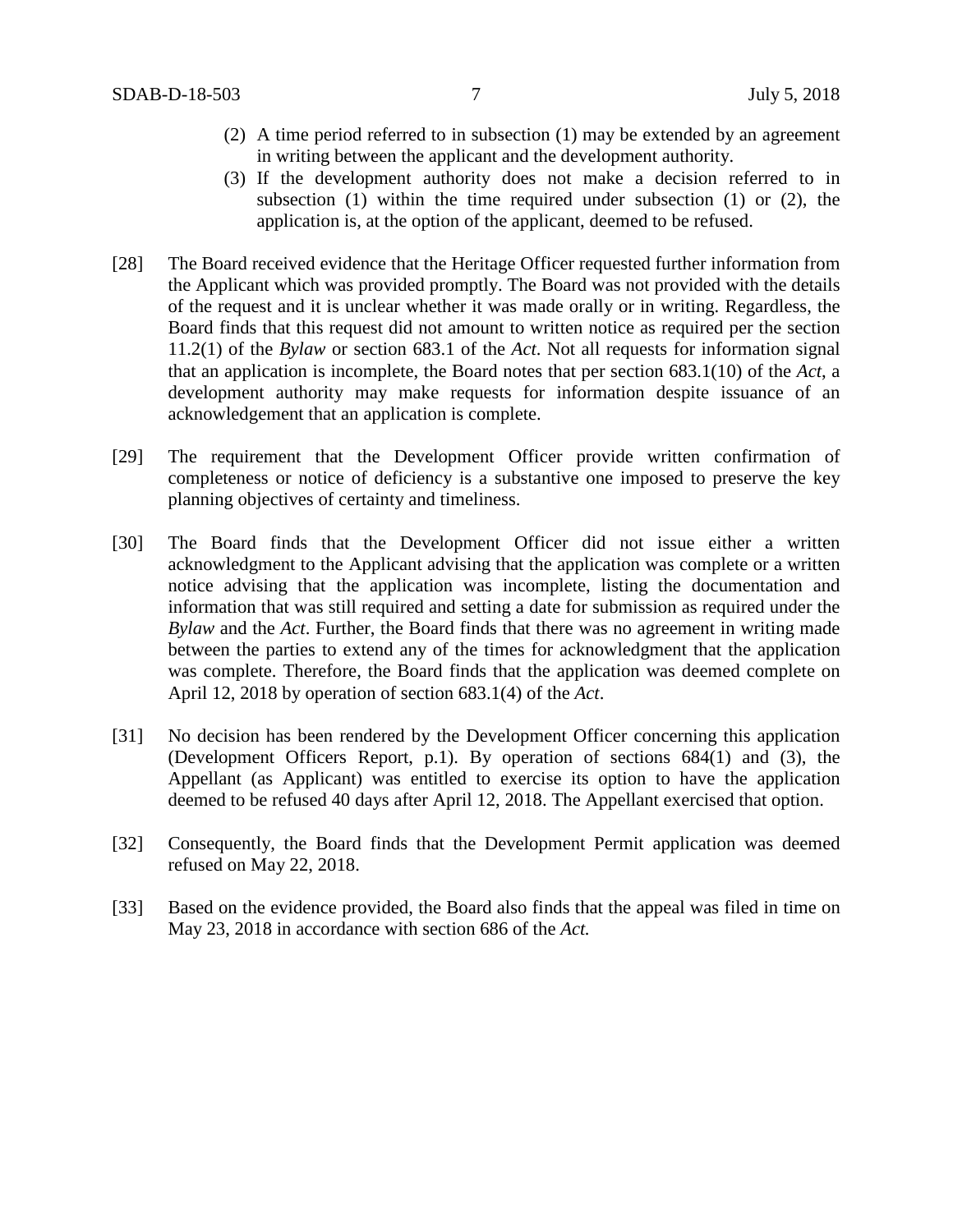[34] The subject site is located within a Direct Control District. Therefore, after finding that the appeal was filed in time, the Board considered whether the Development Officer had followed the directions of City Council as required per section 685(4) of the *Act* which states in part:

> Despite subsections (1), (2), and (3), if a decision with respect to a development permit application in respect of a direct control district is made … by a development authority, the appeal is limited to whether the development authority followed the directions of council, and if the subdivision and development appeal board finds that the development authority did not follow the directions, it may, in accordance with the directions, substitute its decision for the development authority's decision.

- [35] The Board accepts the position of the Appellant that in this case the directions of Council were not followed. Both the *Bylaw* and the *Act* require a development authority to make a decision about the completeness of a Development Permit application and to render a decision within the timeframe set in the *Act*. This was not done. The Board finds that the failure to make these determinations as required and in a timely manner constitutes a failure to follow the directions of council.
- [36] Accordingly, the Board continued on to consider, in accordance with the directions of Council, whether or not a Development Permit for demolition should be granted.
- [37] The Board agrees with the Appellant that the proposed demolition is a "development" and that the Development Permit application was a prerequisite to legal development pursuant to section 683 of the *Act* for the following reasons:
	- a) The scope of the Development Permit application is to "Demolish a Commercial Building". Section 616(b)(iii) of the *Act* states that:

Development means a change of use of land or a building or an act done in relation to land or a building that results in or is likely to result in a change in the use of the land or building.

b) The proposed demolition is an act done in relation to the building that will result in a change of Use. The last known Use authorized by a Development Permit on this site was as Garage. It is not a Listed Use for the direct control district, therefore it can only continue as a legal non-conforming Use. However, based on the evidence provided, the Garage has not operated in this building for more than six months so per section 643(2) of the Act, the last permitted Use cannot be continued and a change is inevitable.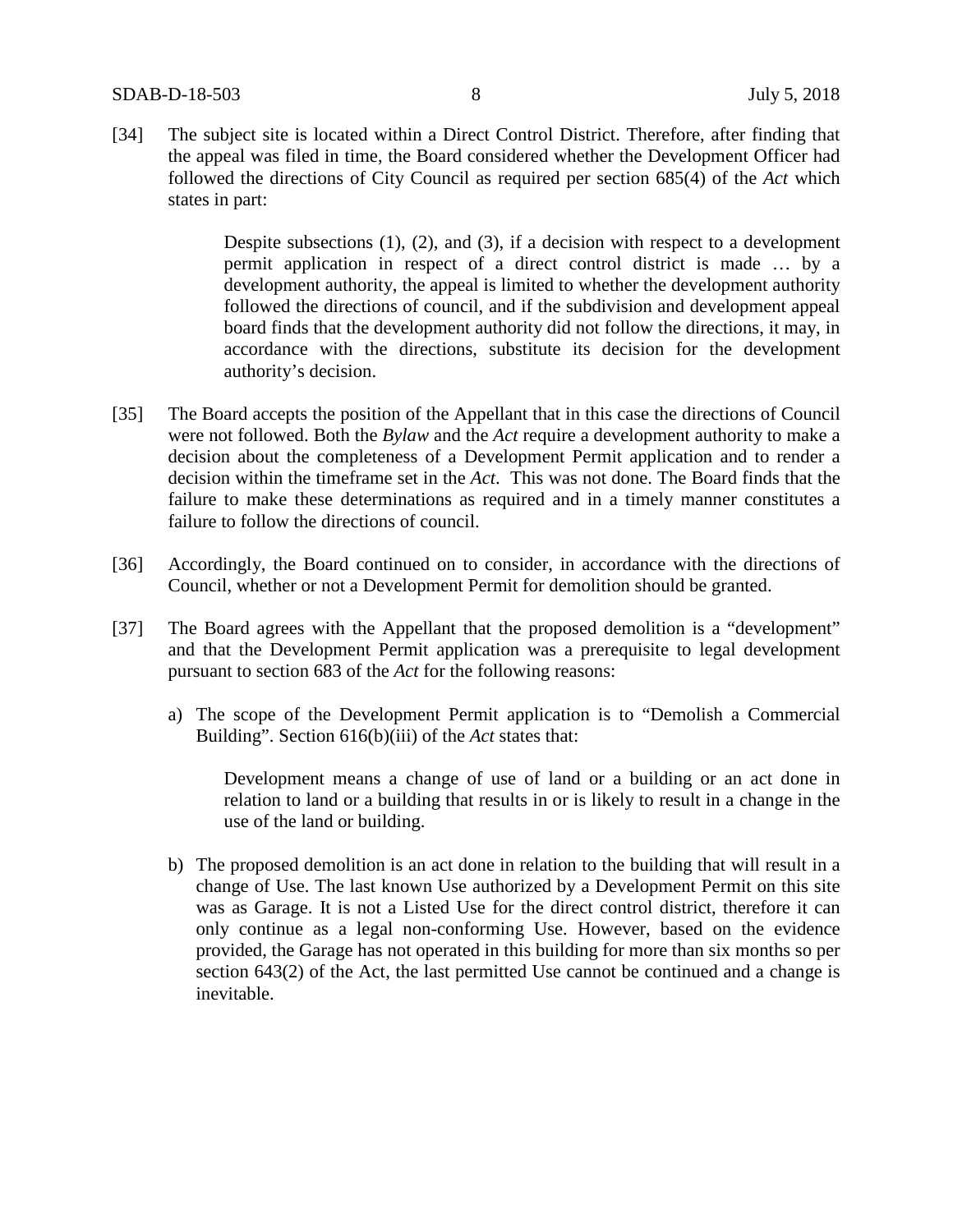c) In addition, section 12.2.1(o) of the *Edmonton Zoning Bylaw states*:

A Development Permit is not required for demolition of a building or structure where a Development Permit has been issued for a new development on the same Site, and the demolition of the existing building or structure is implicit in that Development Permit

This implies that a Development Permit is required for demolition in all other situations.

- [38] The Board finds that the Appeal should be allowed and the Development Permit should be granted for the following reasons:
	- a) Based on the evidence provided by the Appellants, which was not challenged by the Development Officer, the existing building is derelict and is not in a suitable condition to be economically repurposed for any of the listed Uses in this DC2 Zone.
	- b) The Board accepts the Development Officer's classification of the proposed demolition as a Class A development in the application and notes that in the memorandum provided to Mayor and City Council dated April 16, 2018, the Chief Planner for the City states in part that "The owner has provided and met all the Special Information Requirements for documenting historic resources on the Inventory, as per Edmonton Zoning Bylaw 12800" and "Providing all other permit conditions are satisfied, Urban Form and Corporate strategic Development will issue the permit within one week."
	- c) Given the Board's findings with respect to the completeness of the application and given that the demolition is a development which otherwise complies with the Bylaw, a permit must be issued per section 642(1) of the *Act*.
- [39] The Board notes that a Development Permit is merely a prerequisite to legal development. It is not a decision about the Applicant's ultimate legal entitlement to carry out the proposed development. In other words, the issuance of a Development Permit to "demolish the Commercial Building" does not relieve the property owner from complying with any other applicable laws, including but limited to, any requirements or restrictions under the *Historical Resources Act*, RSA 2000, c H-9.

Ms. K. Cherniawsky, Presiding Officer Subdivision and Development Appeal Board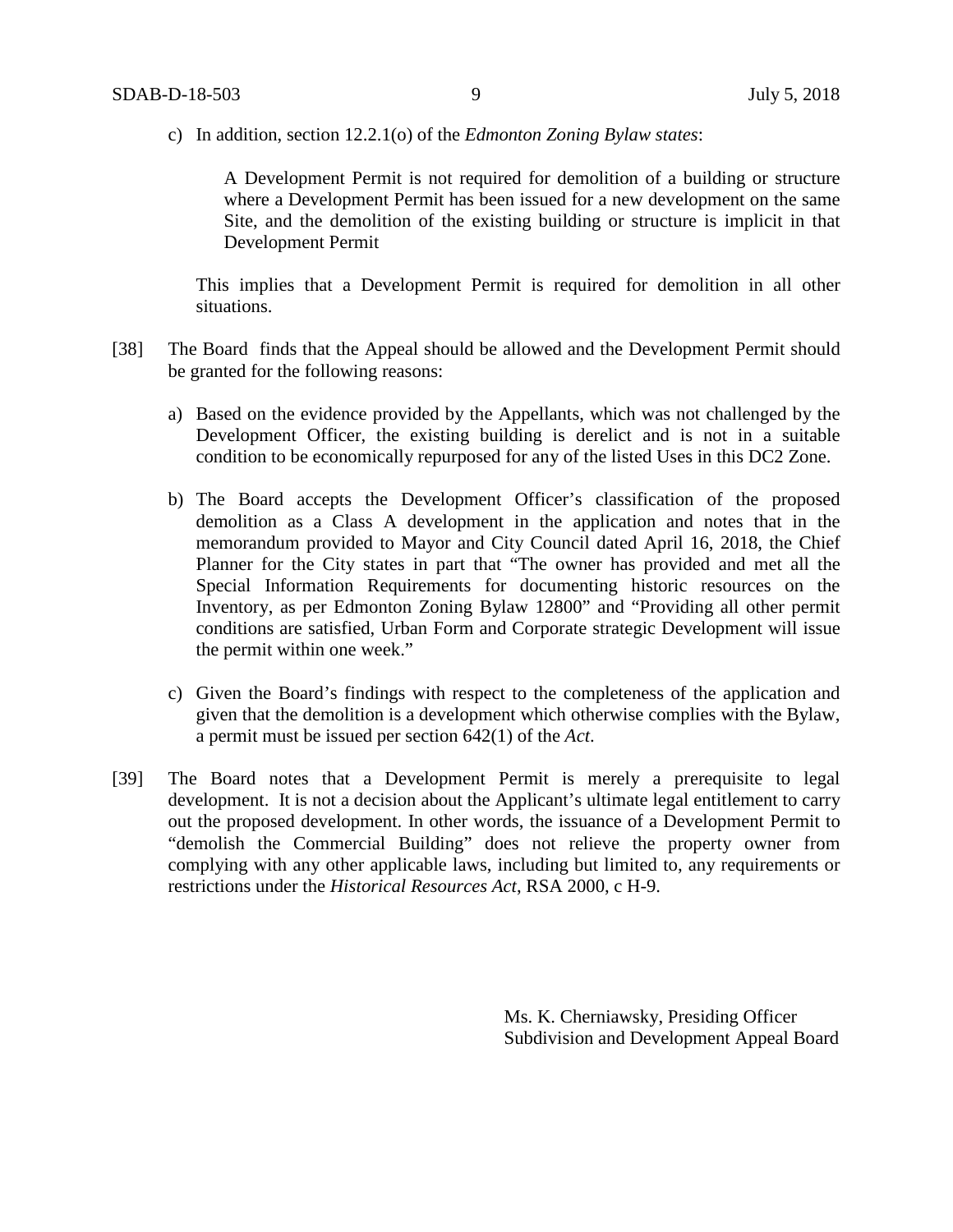## **Important Information for the Applicant/Appellant**

- 1. This is not a Building Permit. A Building Permit must be obtained separately from Development & Zoning Services, located on the 2nd Floor, Edmonton Tower, 10111 – 104 Avenue NW, Edmonton, AB T5J 0J4.
- 2. Obtaining a Development Permit does not relieve you from complying with:
	- a) the requirements of the *Edmonton Zoning Bylaw*, insofar as those requirements have not been relaxed or varied by a decision of the Subdivision and Development Appeal Board,
	- b) the requirements of the *Alberta Safety Codes Act*,
	- c) the *Alberta Regulation 204/207 – Safety Codes Act – Permit Regulation*,
	- d) the requirements of any other appropriate federal, provincial or municipal legislation,
	- e) the conditions of any caveat, covenant, easement or other instrument affecting a building or land.
- 3. When an application for a Development Permit has been approved by the Subdivision and Development Appeal Board, it shall not be valid unless and until any conditions of approval, save those of a continuing nature, have been fulfilled.
- 4. A Development Permit will expire in accordance to the provisions of Section 22 of the *Edmonton Zoning Bylaw, Bylaw 12800*, as amended.
- 5. This decision may be appealed to the Alberta Court of Appeal on a question of law or jurisdiction under Section 688 of the *Municipal Government Act*, RSA 2000, c M-26. If the Subdivision and Development Appeal Board is served with notice of an application for leave to appeal its decision, such notice shall operate to suspend the Development Permit.
- 6. When a decision on a Development Permit application has been rendered by the Subdivision and Development Appeal Board, the enforcement of that decision is carried out by Development & Zoning Services, located on the 2nd Floor, Edmonton Tower, 10111 – 104 Avenue NW, Edmonton, AB T5J 0J4.

*NOTE: The City of Edmonton does not conduct independent environmental checks of land within the City. If you are concerned about the stability of this property for any purpose, you should conduct your own tests and reviews. The City of Edmonton, when issuing a development permit, makes no representations and offers no warranties as to the suitability of the property for any purpose or as to the presence or absence of any environmental contaminants on the property.*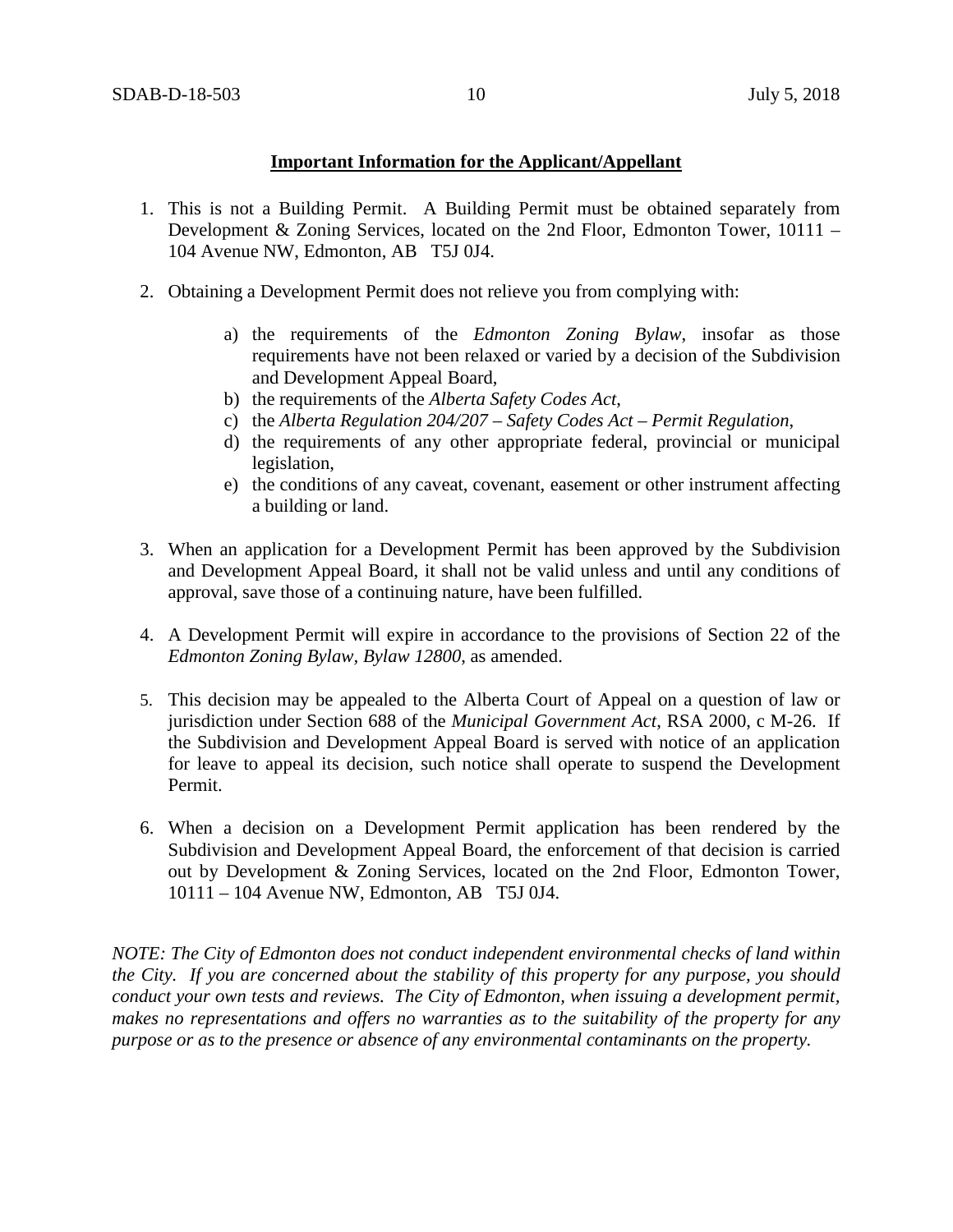

*10019 – 103 Avenue NW Edmonton, AB T5J 0G9 P: 780-496-6079* 

> *F: 780-577-3537 [sdab@edmonton.ca](mailto:sdab@edmonton.ca) edmontonsdab.ca*

Date: July 5, 2018 Project Number: 279175272-001 File Number: SDAB-D-18-089

# **Notice of Decision**

[1] On June 20, 2018, the Subdivision and Development Appeal Board (the "Board") heard an appeal that was filed on May 26, 2018. The appeal concerned the decision of the Development Authority, issued on May 15, 2018, to refuse the following development:

# **To construct exterior alterations to a Single Detached House (to retain existing vehicular access off 105A Street NW and allow a parking space to be located within the Side Yard abutting the flanking public roadway)**

- [2] The subject property is on Plan 2325AY Blk C Lot 11, located at 10542 68 Avenue NW, within the RF3 small Scale Infill Development Zone. The Mature Neighbourhood Overlay applies to the subject property.
- [3] The following documents were received prior to the hearing and form part of the record:
	- Copy of the Development Permit application with attachments, proposed plans, and the refused Development Permit;
	- The Development Officer's written submissions;
	- The Appellant's written submissions; and
	- Emails from an affected property owner.

# **Preliminary Matters**

- [4] At the outset of the appeal hearing, the Presiding Officer confirmed with the parties in attendance that there was no opposition to the composition of the panel.
- [5] The Presiding Officer outlined how the hearing would be conducted, including the order of appearance of parties, and no opposition was noted.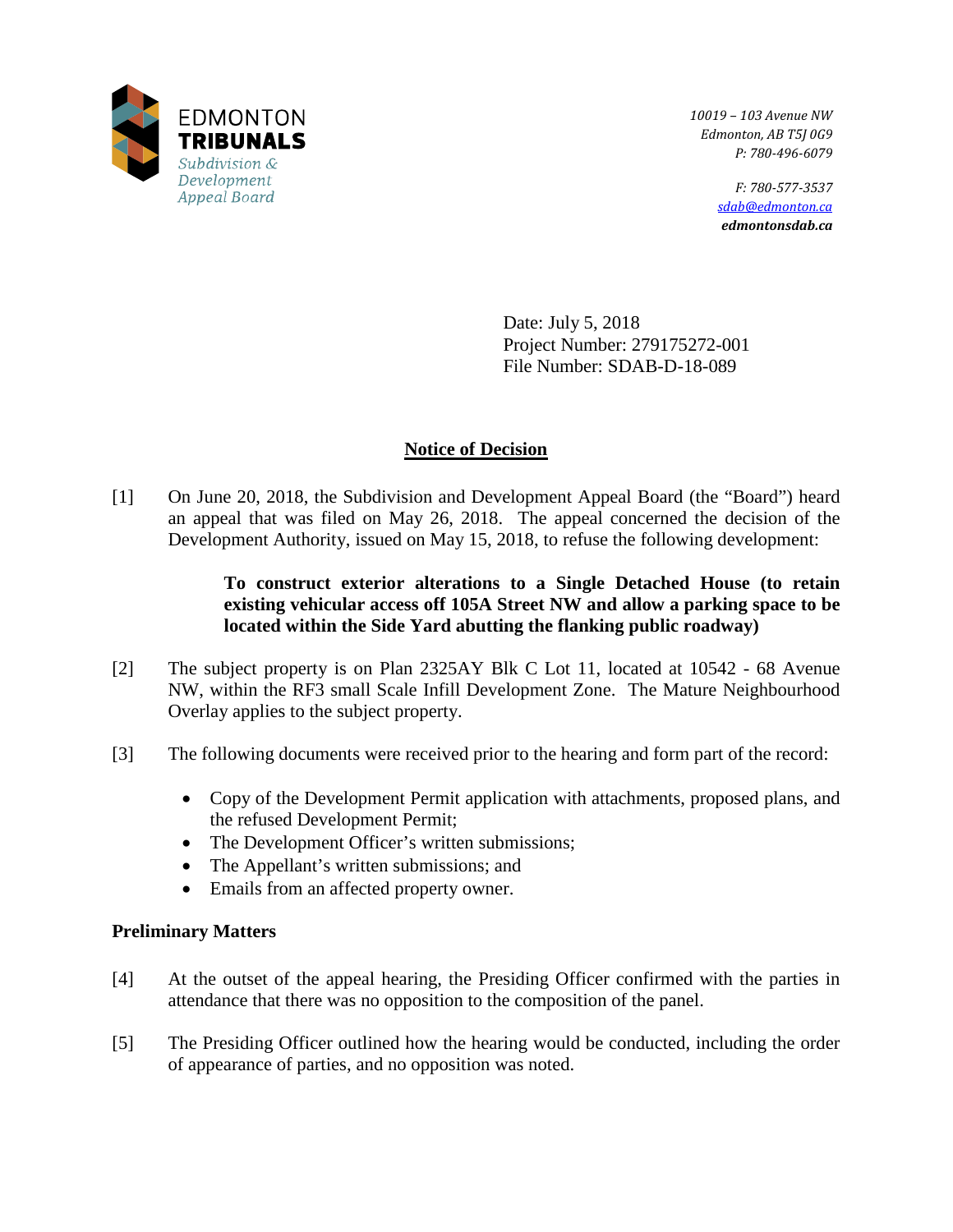[6] The appeal was filed on time, in accordance with Section 686 of the *Municipal Government Act*, RSA 2000, c M-26 (the "*Municipal Government Act*").

### **Summary of Hearing**

- *i) Position of the Appellant, Ms. K. Bishop:*
- [7] Ms. Bishop purchased this property in 2007 with an existing attached garage that was built with the original house in 1953.
- [8] In 2009, she applied for a permit to convert the attached garage to an art studio. The development permit was approved without any conditions and there was no mention of the need to remove the existing driveway or suggestion that the driveway may need to be removed in the future.
- [9] The driveway is used for loading and unloading supplies and finished art from her studio.
- [10] It was her opinion that the scope of the development application and the notice sent to property owners is somewhat misleading because it suggests that something is being constructed.
- [11] She acknowledged that the parking space does not meet the minimum required length but referenced a photograph to illustrate that even when her vehicle is parked in the space there is ample room for pedestrians to pass by. Her vehicle is parked in the space for a maximum of 30 minutes twice a month to load and unload artwork and supplies from her studio.
- [12] It was her opinion that this is a non-conforming structure that has existed for many years and should be allowed because the structure will not be altered or enlarged.
- [13] Photographs of similar driveways that do not lead to garages without access from the back alley were referenced. When she asked the City why these were allowed to remain, she was told that it was because the property owners never applied for building permits so they were never flagged.
- [14] It was her opinion that it is highly unfair that she be penalized because she followed the rules and applied for a development permit in 2009.
- [15] None of the neighbours object to the existing driveway.
- [16] If she had been informed of the concern about the driveway in 2009, different development options for the studio may have been explored.
- [17] Ms. Bishop provided the following information in response to questions from the Board: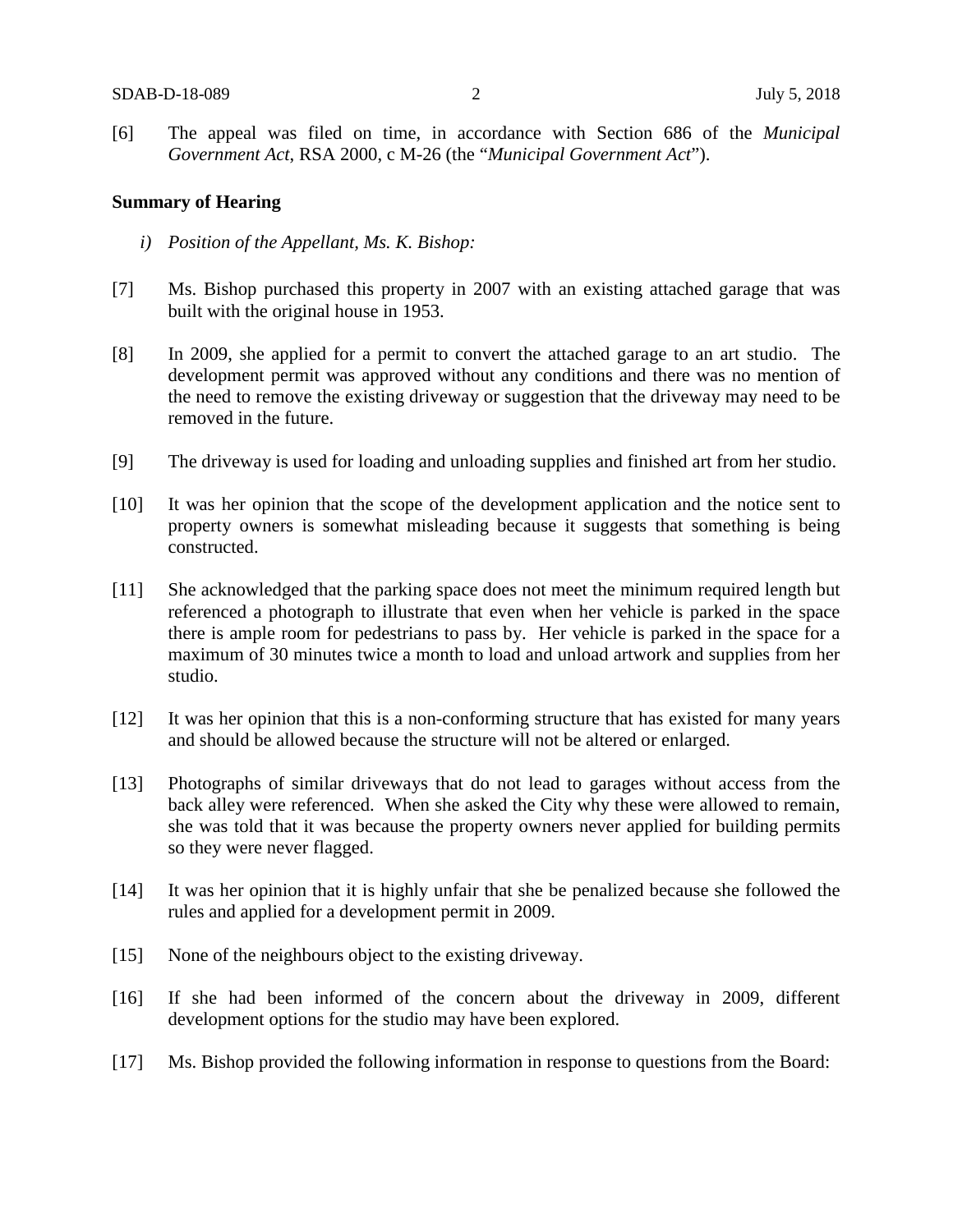- a) She acknowledged that the minimum required length for a parking space or a loading space cannot be provided.
- b) The development permit that was approved in 2009 was not conditioned to require the removal of the driveway.
- c) It is convenient to use the space to load and unload finished paintings in frames, boxes of reproductions, greeting cards, mugs and other supplies for her art business. The studio is not open to the public. Her art work is sold on line and to other retail outlets in the city.
- d) The art studio is essentially part of the house but could be reverted back to a garage in the future because the framework was covered over not removed.
- e) The Site Plan that was approved in 2009 did not include the location of a driveway in the flanking yard or the rear yard. However, photographs of site that include a portion the driveway were submitted with the development permit application in 2009 and were stamped approved.
- f) Some of the other similar driveways identified in the submitted photographs do lead to existing garages.
- *ii) Position of the Development Officer, Mr. K. Yeung:*
- [18] The Development Authority did not appear at the hearing and the Board relied on Mr. Yeung's written submission.

### **Decision**

[19] The appeal is **DENIED** and the decision of the Development Authority is **CONFIRMED**. The development is **REFUSED**.

#### **Reasons for Decision**

- [20] This is an appeal of Development Permit Application No. 279175272-001. The scope of the application is to "Construct exterior alterations to a Single Detached House (to retain existing vehicular access off 105A Street NW and allow a parking space to be located within the Side Yard abutting the flanking public roadway)".
- [21] The proposed development is comprised of a paved area which has been in existence on the subject corner lot for many years. Originally it led from the flanking roadway to an Attached Garage for the Single Detached House. In 2010, the Appellant was issued a Development Permit to "Convert the attached Garage to a Studio." Once the renovations were completed the paved area remained, but it no longer led to a Garage.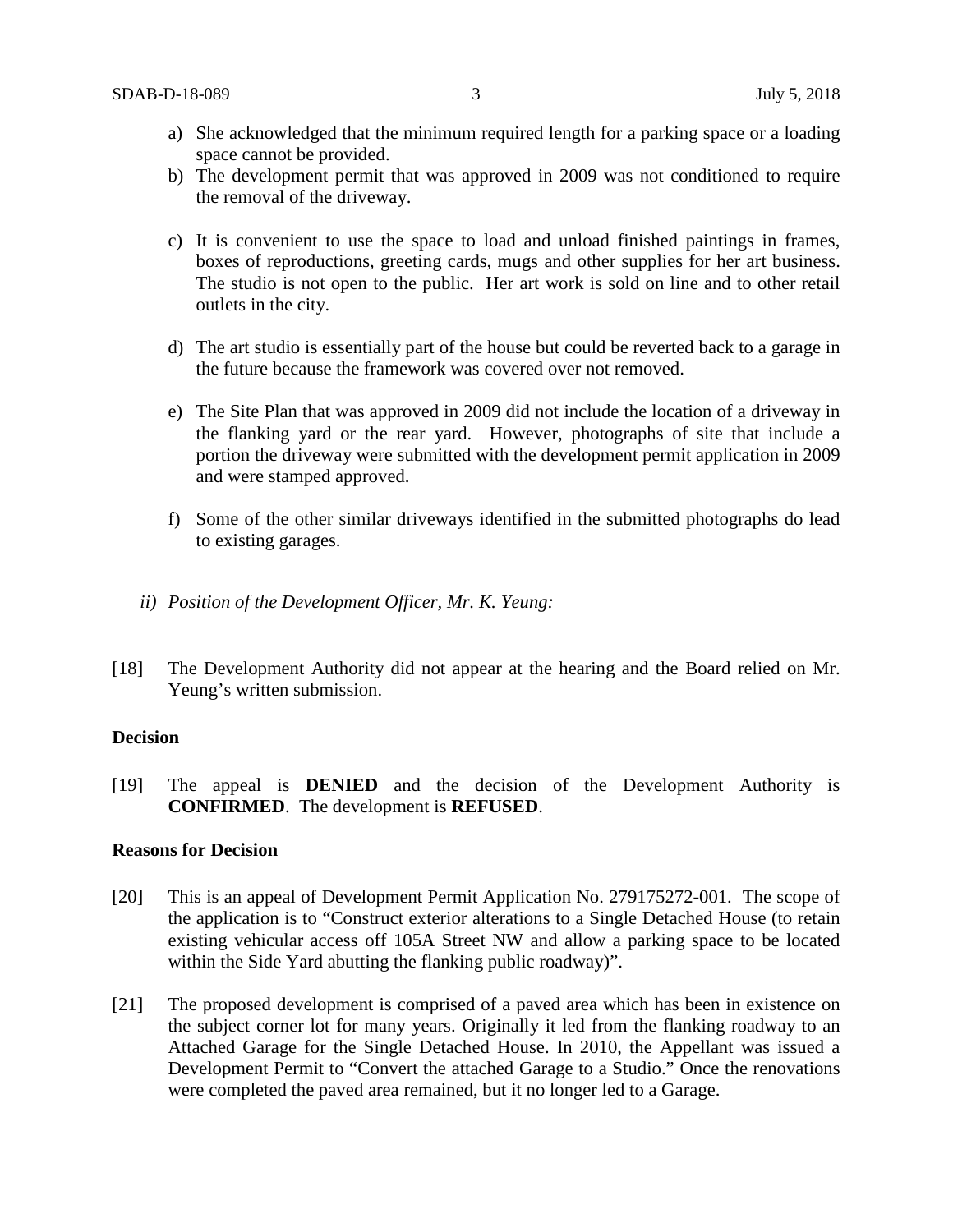- [22] The Board first considered whether the scope of permit was correct.
- [23] Parking Areas and Driveways are mutually exclusive developments based on the definitions in the *Edmonton Zoning Bylaw*.
- [24] Section 6 defines a Parking Area as: "an area that is used for the parking of vehicles. A Parking Area is comprised of one or more parking spaces, and includes a parking pad, but does not include a Driveway."
- [25] Section 6 defines a Driveway as: "an area that provides access for vehicles from a public or private roadway to a Garage or Parking Area and does not include a Walkway."
- [26] Based on a review of the photographic evidence, the site plans and the dimensions of the paved area, the Board finds the scope of permit is correct and the proposed development is a Parking Area and not a Driveway as it does not provide access for vehicles to either a Garage or a Parking Area. Given its limited dimensions, the paved area is the Parking Area.
- [27] As the proposed development is a Parking Area, it requires variances to three of the development regulations set out in the Reasons for Refusal provided by the Development Authority:
	- a. Section 814.3(17) which states that regardless of whether a Site has existing vehicular access from a public roadway, other than a Lane, no such access shall be permitted to continue where an abutting lane exists;
	- b. Section 54.2.4(a)(i) which states that each required off-street parking space shall be a minimum of 2.6 metres wide with a minimum clear length of 5.5 metres exclusive of access drives or aisles, ramps, columns and that Parking spaces shall have a vertical clearance of at least 2.0 metres; and,
	- c. Section 54.2.2(e)(ii) which states that on a Corner Lot in a Residential Zone, parking spaces, in addition to complying with the other provisions of this Bylaw, shall not be located within the Side Setback abutting the flanking public roadway, other than a Lane.
- [28] The Board finds that the requirements of section 54.1.4(a) do not apply because the proposed development is classified as Parking Area, not a Driveway.
- [29] The Appellant made several arguments in favour of the issuance of the permit:
	- a. the Appellant has been unfairly singled out because she acted lawfully and obtained a Development Permit when in 2009 she converted the attached garage to a studio and at that time no one from the City mentioned that parking would be a problem, had she known, she might have done something different with her renovations;
	- b. many other similar paved areas exist in the neighbourhoood;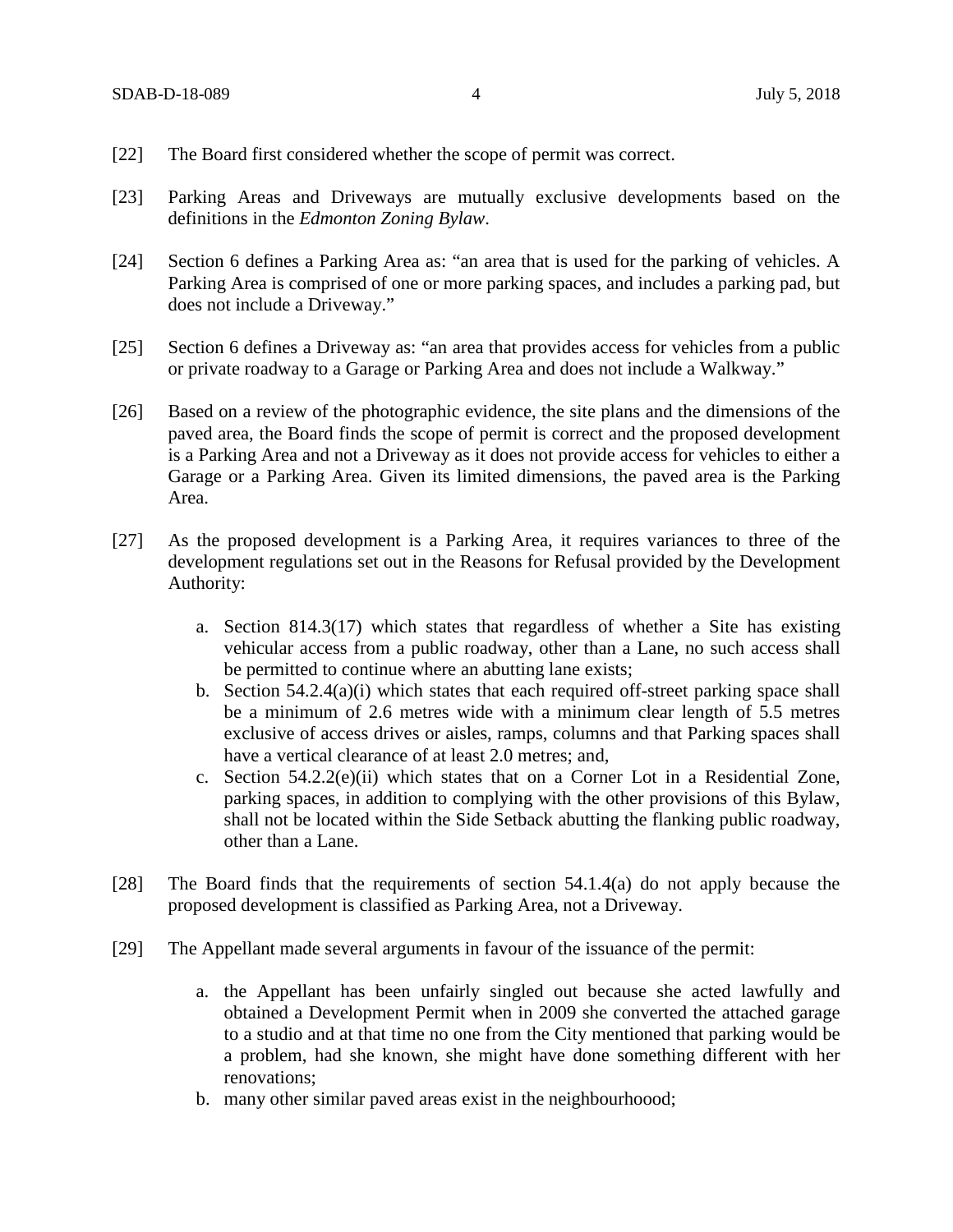- c. the paved area has existed for many years without any known complaint, the neighbours do not object to the continued use of the area as a parking and loading space and the problem with the driveway came to the City's attention because of the Urban Renewal planned for this neighbourhood;
- d. no construction is involved and it will not be altered or changed in any way; and,
- e. the Appellant wishes to use the paved area in a limited manner to load and unload art work and supplies from her art studio twice a month.
- [30] It is unfortunate that the paved area was not explicitly addressed in the 2010 Development Permit. Neither a Driveway, nor a Parking Area, are mentioned in the Scope of Permit in the 2010 Development Permit which authorized renovations to replace the attached Garage with an art studio. There are no conditions requiring its removal, nor any variances allowing the Driveway to remain contrary to the development regulations in the 2010 Development Permit. While a small portion of the Driveway appears in one photograph, this photograph was submitted with the Building Permit application and stamped by a Safety Codes Officer and there is no mention of it remaining. More importantly, no Driveway, Parking Area or hard surfaced area is indicated in any way on the stamped approved Site Plan attached to the 2010 Development Permit reviewed by the Development Officer. Based on the totality of the evidence before it, the Board finds that the proposed development was not authorized under the 2010 Development Permit to remain as a Parking Area when the attached Garage was removed.
- [31] The Appellant provided several photographs of similar existing paved areas in the neighbourhoood which appear to be non-compliant with the development regulations in the *Bylaw*. The Board did not find these examples persuasive. Many are located in a Front rather than Flanking yard, many appear significantly longer than the proposed development and some, but not all, lead to Parking Spaces or Garages. The Board did not receive any evidence regarding the legality of these developments, their specific dimensions or whether or not variances were granted if a development permit was issued. In any event, the Board is not bound by precedent and must consider this appeal individually based on its own unique merits.
- [32] The Appellant has indicated that she will only use the parking space a few times each month to load and unload artworks, materials and supplies. This may be the Appellant's intention; however, development approvals run with the land and per section 687(3)(d) of the *Municipal Government Act*, the Board must consider the overall impacts of approving the proposed development despite non-conformity with the applicable development regulations. If approved as a Parking Area, the paved space could be used without restriction for parking. The Board also notes that the minimum dimensions for on site loading spaces are in fact significantly larger than those for Parking Spaces and variances are often granted to locate required loading spaces on street if on-site space is lacking.
- [33] The Board considered that the paved area has been in existence as is for many years without any known complaints and that, once informed of the details, the only neighbour to object changed her opinion to support the proposed development.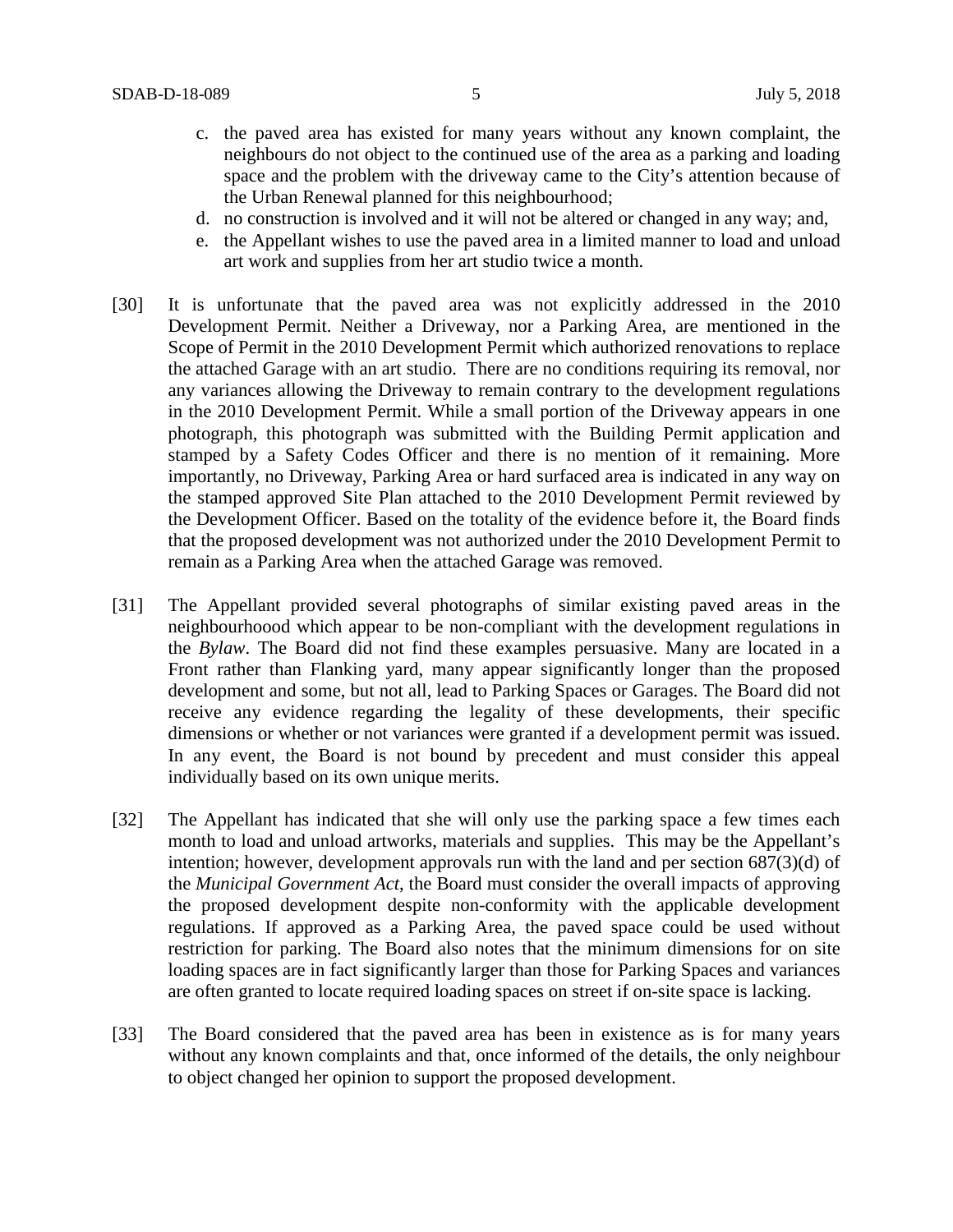- [34] Despite this support, the Board finds that the proposed Parking Space will have a negative impact on neighbourhood amenities due to its dimensions and proximity to the City property including the public sidewalk. The proposed Parking Space is only 3.0 metres in length or approximately 2.5 metres under the required minimum for an individual Parking Space. As the proposed Parking Space is only approximately 55% of the required minimum length and there is no Driveway, it cannot properly accommodate a vehicle. The photograph provided by the Appellant herself clearly shows that her parked vehicle will necessarily encroach on the abutting City property, including a small portion of the flanking public sidewalk. The Board noted that Transportation Services also identified this deficiency in the minimum required length of the Parking Space as a technical concern.
- [35] Based on this deficiency alone, the Board has not granted the required variances. The Parking Area is too small for the purpose of providing even a single Parking Space and allowing it will materially adversely affect neighbourhood amenities by reducing sight lines along the public sidewalk leading to a potential safety hazard for passing pedestrians.
- [36] For the above reasons, it is the opinion of the Board, that the proposed development will unduly interfere with the amenities of the neighbourhood and materially interfere with and affect the use, enjoyment and value of neighbouring parcels of land.

Ms. K. Cherniawsky, Presiding Officer Subdivision and Development Appeal Board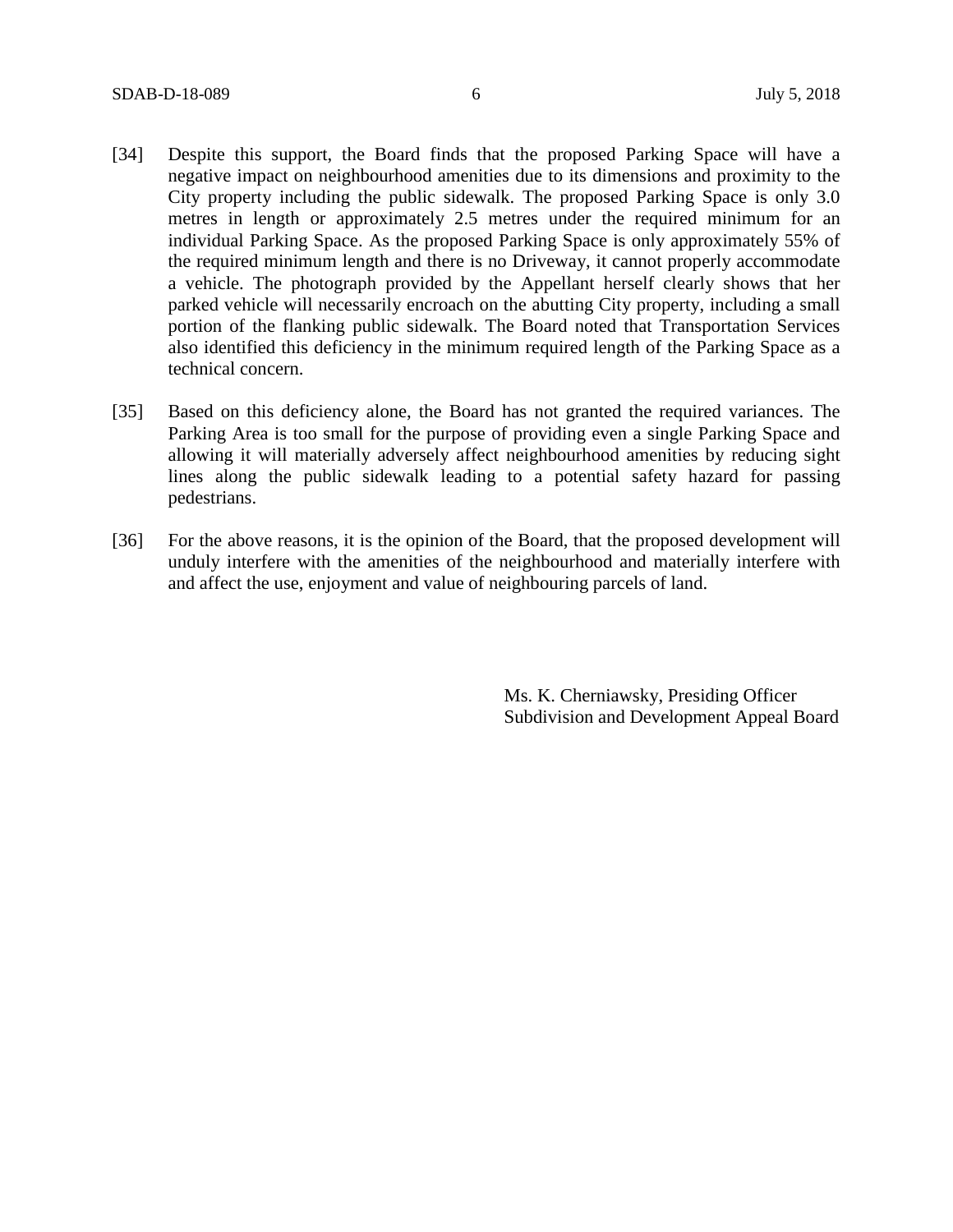### **Important Information for the Applicant/Appellant**

- 1. This decision may be appealed to the Alberta Court of Appeal on a question of law or jurisdiction under Section 688 of the *Municipal Government Act*, RSA 2000, c M-26. If the Subdivision and Development Appeal Board is served with notice of an application for leave to appeal its decision, such notice shall operate to suspend the Development Permit.
- 2. When a decision on a Development Permit application has been rendered by the Subdivision and Development Appeal Board, the enforcement of that decision is carried out by Development & Zoning Services, located on the 2nd Floor, Edmonton Tower, 10111 – 104 Avenue NW, Edmonton, AB T5J 0J4.

*NOTE: The City of Edmonton does not conduct independent environmental checks of land within the City. If you are concerned about the stability of this property for any purpose, you should conduct your own tests and reviews. The City of Edmonton, when issuing a development permit, makes no representations and offers no warranties as to the suitability of the property for any purpose or as to the presence or absence of any environmental contaminants on the property.*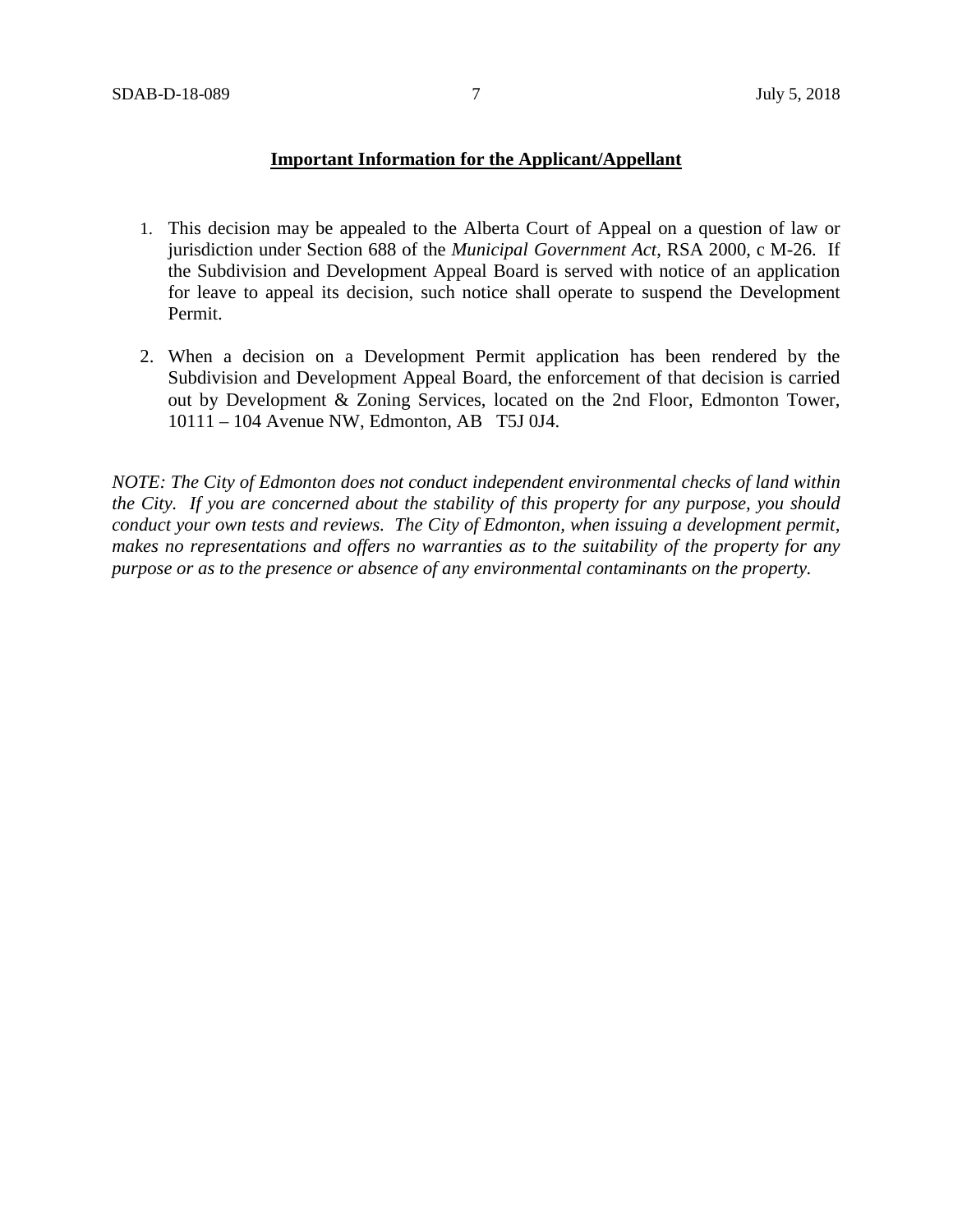

*10019 – 103 Avenue NW Edmonton, AB T5J 0G9 P: 780-496-6079* 

> *F: 780-577-3537 [sdab@edmonton.ca](mailto:sdab@edmonton.ca) edmontonsdab.ca*

Date: July 5, 2018 Project Number: 267804471-001 File Number: SDAB-D-18-070

# **Notice of Decision**

# **May 9, 2018 Hearing**:

[1] The Subdivision and Development Appeal Board made and passed the following motion:

"That SDAB-D-18-070 be TABLED to June 20 or 21, 2018 or June 27 or 28, 2018"

# **Reasons for Decision**:

- [2] The Appellant appeared before the Board and the Respondent provided written confirmation agreeing to the adjournment of this matter to the above noted dates.
- [3] The City took no position with respect to the adjournment but informed the Board that in the Development Authority's view, the appeal is out of time; therefore, the Development Permit remains valid and no enforcement action will be taken prior to the next scheduled hearing.

# **June 20, 2018 Hearing**:

# **Motion**:

"That SDAB-D-18-070 be raised from the table"

[11] On June 20, 2018, the Subdivision and Development Appeal Board (the "Board") heard an appeal that was filed on April 14, 2018. The appeal concerned the decision of the Development Authority, issued on November 24, 2017, to approve the following development: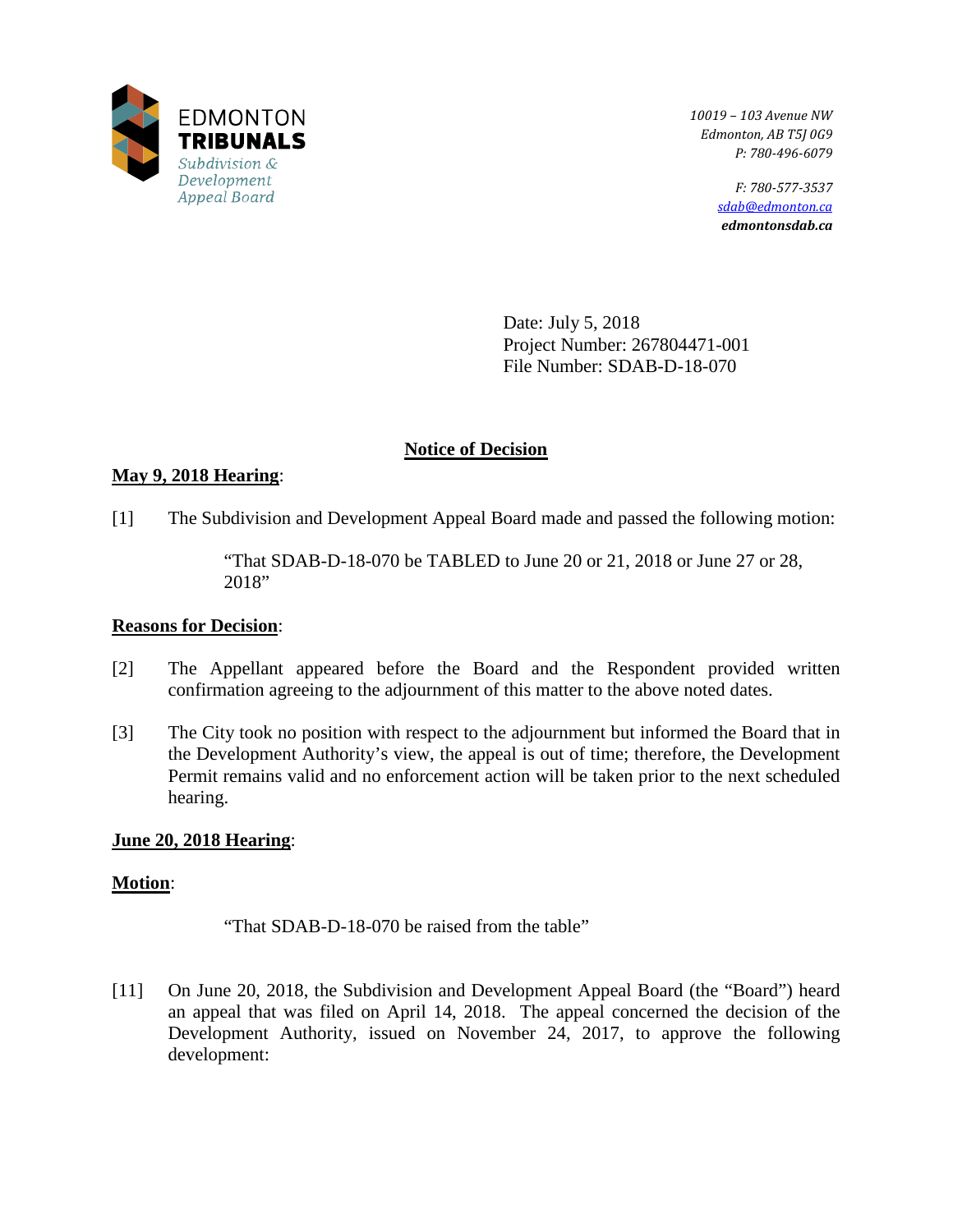**To construct a Single Detached House with Basement development (NOT to be used as an additional Dwelling), fireplace, rear uncovered deck (under 0.6 metres in height), Unenclosed Front Porch**

- [12] The subject property is on Plan I7 Blk 93 Lot 34, located at 9843 86 Avenue NW, within the RF2 Low Density Infill Zone. The Mature Neighbourhood Overlay and the Strathcona Area Redevelopment Plan apply to the subject property.
- [13] The following documents were received prior to the hearing and form part of the record:
	- Copy of the Development Permit application with attachments, proposed plans, and the approved Development Permit;
	- The Development Officer's written submissions;
	- The Appellant's written submissions; and
	- Online responses.

## **Preliminary Matters**

- [14] At the outset of the appeal hearing, Mr. Handa disclosed that he serves on an Urban Design Committee with the Development Officer, Mr. George Robinson, but does not feel that would prohibit him from providing a fair and unbiased hearing. No one objected to the composition of the panel.
- [15] The Presiding Officer outlined how the hearing would be conducted, including the order of appearance of parties.
- [16] The Presiding Officer explained that the Board would first address the issue of jurisdiction and whether the appeal was filed outside of the allowable 21 day appeal period, pursuant to the requirements of the *Municipal Government Act*, RSA 2000, c M-26 (the "*Municipal Government Act*" or "*Act*"). The Presiding Officer asked the Appellant to provide evidence and submissions regarding the timing of the appeal.

### **Summary of Hearing**

- *i) Position of the Appellant, Ms. R. Bell:*
- [17] Ms. Bell advised that she was not seeking a further postponement and confirmed that her appeal was filed on April 14, 2018.
- [18] She is aware of the 21 day appeal period and the findings in the Court of Appeal in *Masellis* v. *Edmonton (SDAB)*, 2011 ABCA 157 (the "*Masellis*" decision). She received notice of this permit on November 29, 2017 via an email from Mr. M. Gunther from the City of Edmonton Law Branch advising her that the previous development permit had been withdrawn and a new Class A development permit had been issued. Therefore, it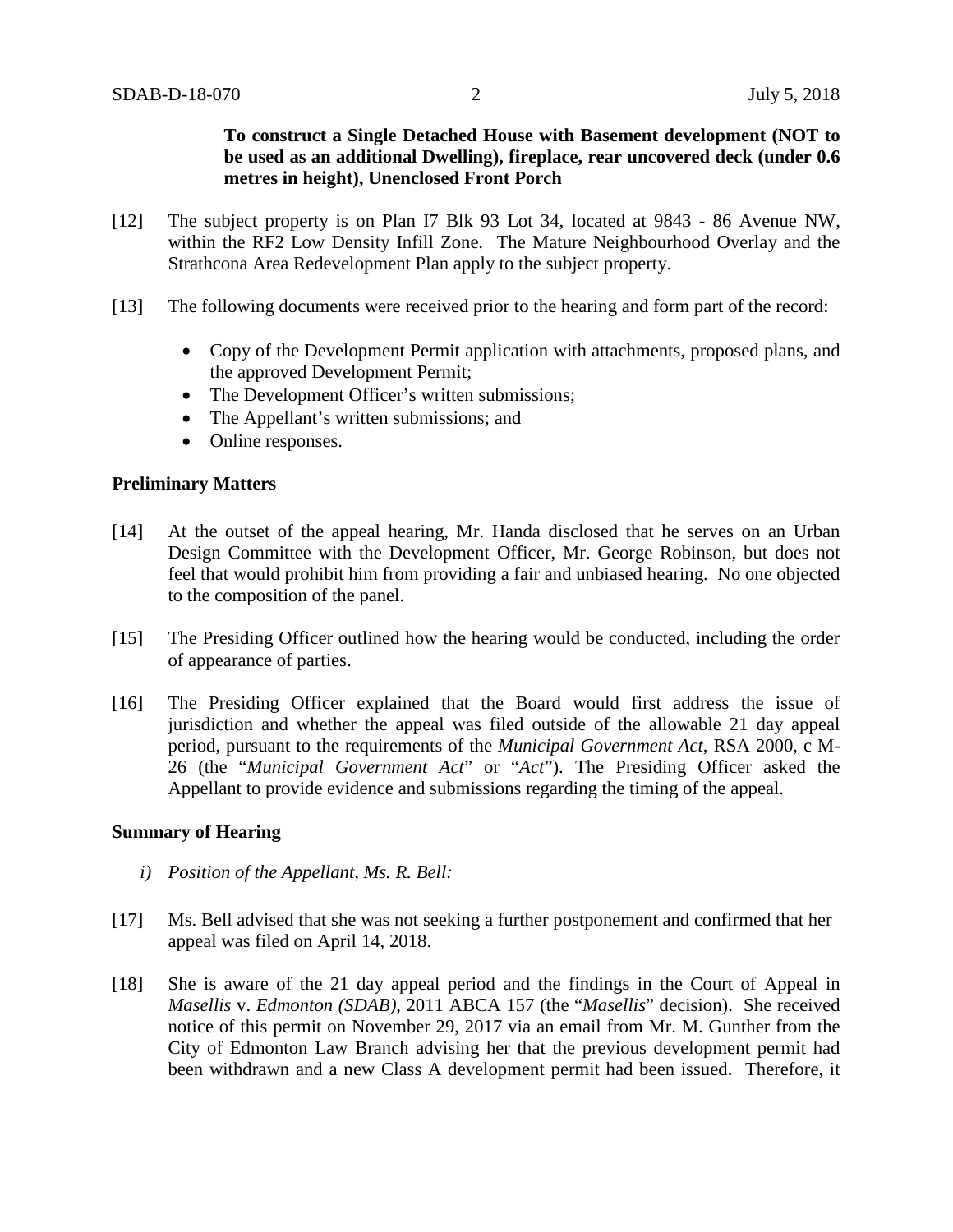was her assumption that the City and the Respondent were going to argue that this appeal was filed outside of the allowable appeal period.

- [19] She has three main issues with the development. First, she has concerns regarding the windows on the west side of the proposed house that face her abutting property. Second, the front entrance way that is comprised of windows on either side of the glass front door, the equivalent of a window, and is positioned to face her house. Third, she is concerned about the rooftop deck.
- [20] The *Masellis* decision found that the appeal period starts to run as soon as parties receive notice of a Class A permit. It was her opinion that this situation is distinguishable from the *Masellis* decision because of the fact that there was an appeal at the Court of Appeal running on these three issues. Between November 29, 2017 and April 14, 2018, there was a live appeal at the Court of Appeal set to be heard on the issues of visual and acoustic privacy, the rooftop deck and whether or not there was compliance with the Strathcona Area Redevelopment Plan. In this case, she questioned why she would have filed an appeal on the same three issues while she is waiting to be heard on them by the Court of Appeal.
- [21] In the *McCauley* Court of Appeal decision, there was confusion around the existence of a permit and whether or not it had lapsed. The City was not clear on its position so the Appellants had to wait until they had clarity on what was happening with the initial permit. This situation is somewhat different because she had clarity that the permit had been cancelled, but the very same issues were set to be heard at the Court of Appeal. The Court's direction on the 21 day filing period is to balance the interests of the developer to know when the permit has been issued and the interests of an interested party to be able to address issues involved with the permit. In this case, the developer knew that the appeal was still running regarding her concerns about the windows on the west side of the house, the location of the glass front door, compliance with the Statutory Plan and the rooftop deck.
- [22] Notice of the Class A permit stated that windows and privacy screen shall incorporate frosted glass in accordance with the stamped, approved drawings. The windows shall be positioned and frosted to avoid overlook into neighbouring properties and amenity areas, pursuant to Section 814.3(8) of the *Edmonton Zoning Bylaw*. When she saw windows, plural, she assumed that the Class A permit was issued to comply with the Mature Neighbourhood Overlay and that overlook onto her property would not occur**.** The word "windows" is plural and is important because this led her to believe that all of the windows that she was concerned about would be frosted when in fact only one window is required to be frosted.
- [23] When she was advised by Mr. Gunther that the Class A permit was fully compliant, she asked to see the plans and was told that he would try to provide her with a digital copy of them. However, she was advised on March 14, 2018 that she could not receive a copy of the plans. So between November 29, 2017 when she asked to see the plans and March 14, 2018, she had no idea that there was a problem with the Class A permit. As she did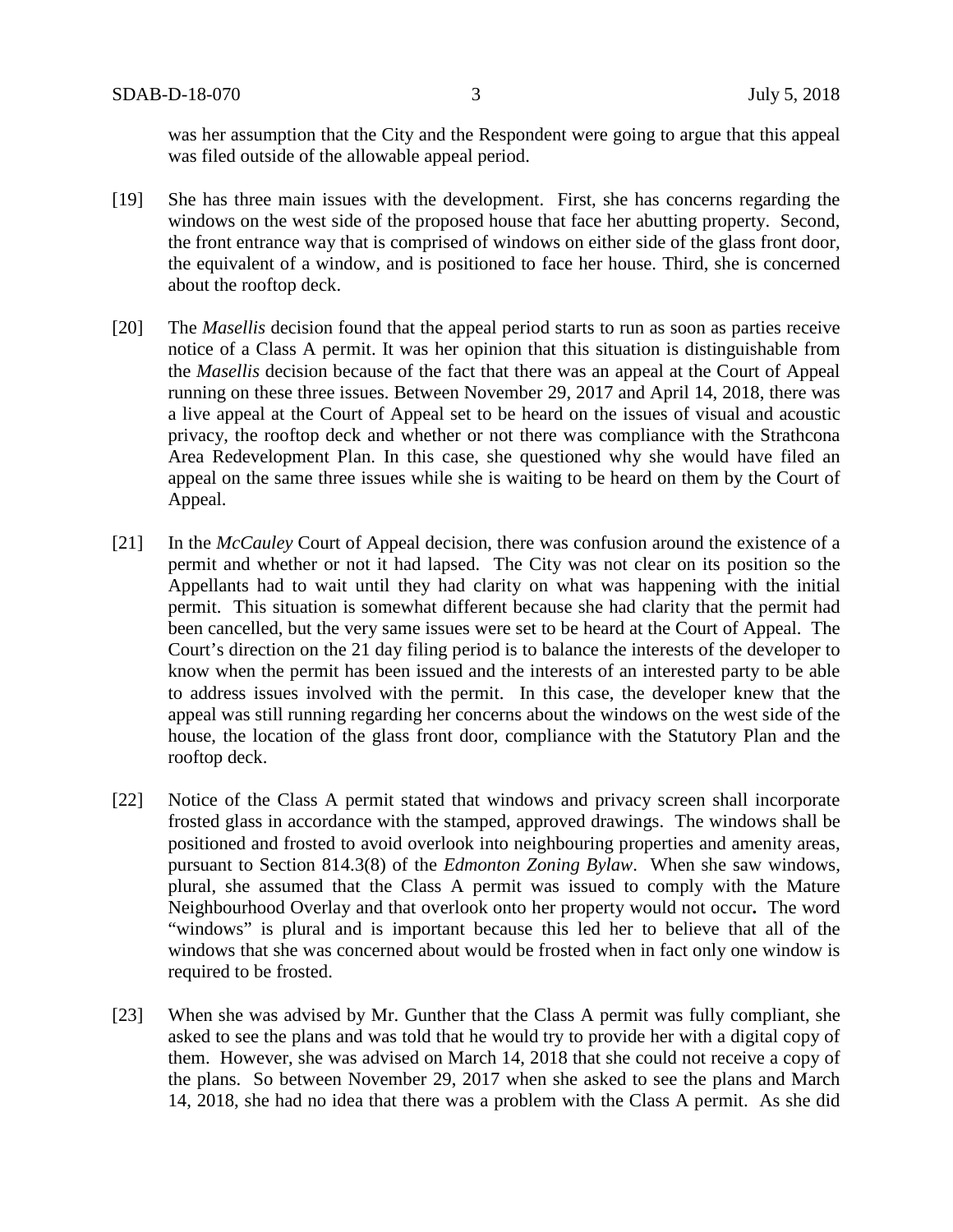not know there is a problem why would she file another appeal especially because there is an appeal running at the Court of Appeal and the Class A permit notice indicates compliance.

- [24] Mr. Gunther told her several times that the Class A permit did not include a rooftop deck. Therefore she assumed that there was no reason to file an appeal.
- [25] She was contacted by Mr. Gunther on March 28, 2018 and advised that he had reviewed the plans and that there was one frosted window on the elevation facing her house. She asked Mr. Gunther what happens now because one window does not equal windows and two other windows on that elevation look into her upstairs bedroom and the windows on her main floor.
- [26] By March 28, 2018, the second storey with the cutouts for the windows was constructed so she contacted her neighbours to see if they planned to frost those windows. She never received a response from her neighbours, but was told by Mr. Gunther that these windows would not be frosted.
- [27] When she returned from Vancouver on April 6, 2018, the third storey had been constructed with two more windows for a loft overlooking her back deck and a rooftop deck was being constructed. She contacted Mr. Gunther to advise him of the situation and was advised that Bylaw Enforcement would investigate what was happening at the site.
- [28] On April 13, 2018, Mr. Gunther advised her that a development permit application had been made for the rooftop deck. It was her opinion that it was always the intent to develop a rooftop deck because it would have to be supported structurally during the construction of the house. However, the development permit application was not made until after she could see that the deck was being built.
- [29] She spoke with Mr. Gunther about how to proceed and decided on April 20, 2018 to discontinue the appeal at the Court of Appeal after she filed this appeal on April 14, 2018.
- [30] It was her opinion that the appeal period started to run on March 28, 2018 when she knew that the proposed windows would create overlook because only one window would be frosted. Therefore, the appeal was filed within the 21 day appeal period.
- [31] Adequate notice was not provided until March 28, 2018. It was her opinion that there is a gap in the process because while legislation provides 21 days to appeal notices of development permits it does not address any time line for appealing a decision or order of the Development Authority concerning enforcement. When the issues were raised with Bylaw Enforcement in April, 2018 about frosting the windows they chose not to do anything notwithstanding that the rooftop deck was under construction. The decision was made to allow construction on the house to continue without work continuing on the rooftop deck.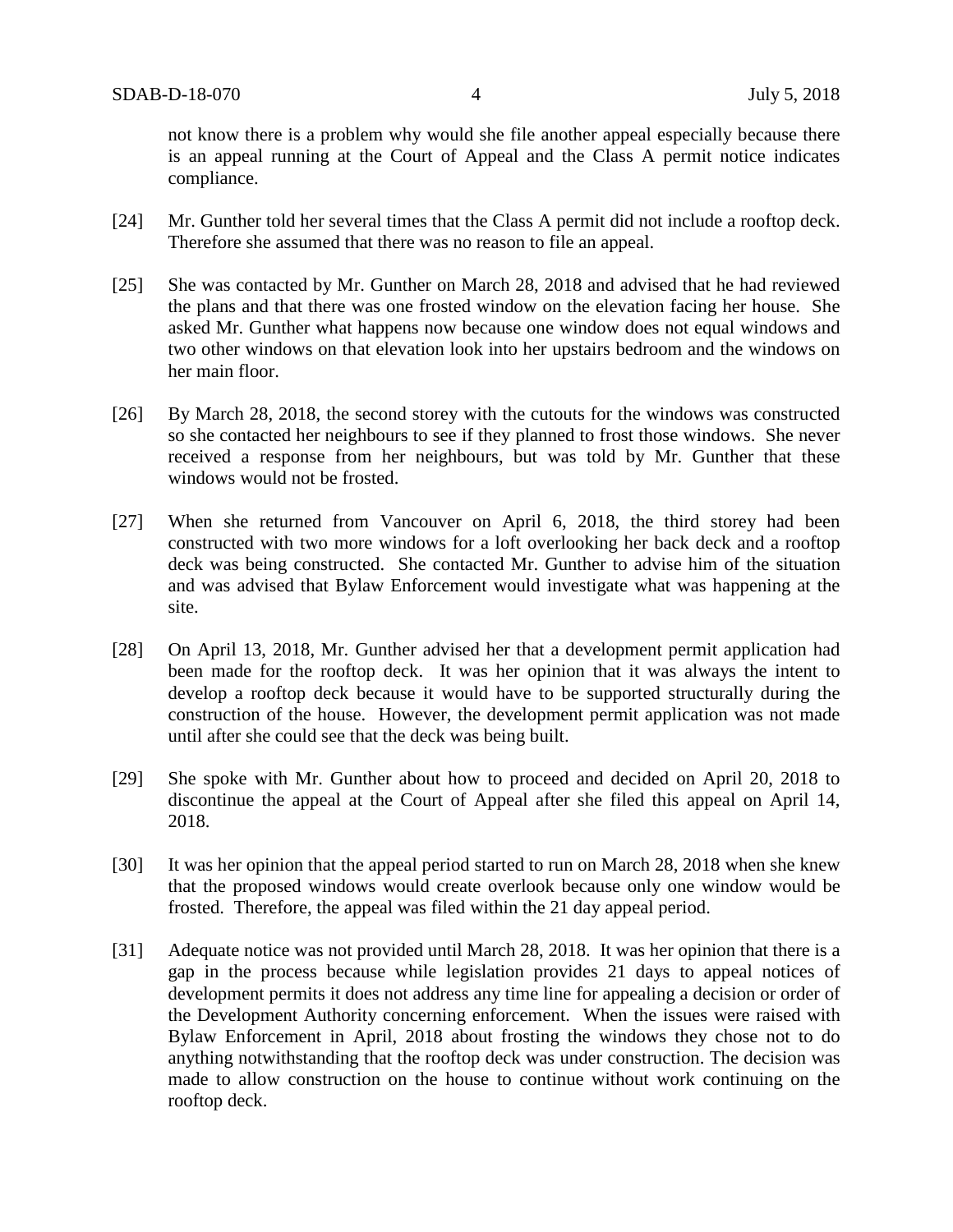- [32] She expressed concern that development of the rooftop deck was done through the back door because this issue was supposed to be addressed at the Court of Appeal. She is trying to resolve the issues without multiple Court actions.
- [33] Ms. Bell provided the following information in response to questions from the Board:
	- a) She clarified that the Court of Appeal decision certified several issues: whether there was a misdirection with section 687(3)(d) of the *Municipal Government Act* when the Board concluded that noise should not be considered and whether the Board complied with the Strathcona Area Redevelopment Plan.
	- b) This is not a Class A permit because full compliance means compliance with the requirements of the Mature Neighbourhood Overlay regarding the placement of windows.
	- c) She explained that notice requirements are addressed in the *World Health* Court of Appeal decision. She questioned how an appeal on a Class A permit can be filed within 21 days when it is assumed that it complies with all of the development regulations. She clarified that she was referencing *World Health* merely for the basic principles in that case concerning adequacy of notice.
	- d) If you don't have discoverability, every time a permit is issued within 21 days the neighbours are being asked to file an appeal before they know the issues.
	- e) Her decision to withdraw the Court of Appeal action was based on private discussions with Mr. Gunther. She felt it was no longer required because this appeal was filed on April 14, 2018. She questioned why she would continue with the Court of Appeal case that dealt with the same issues.
	- f) Several discussions were held with the developer in an attempt to resolve the issues without success.
	- g) This appeal was filed on April 14, 2018 and the discontinuance at the Court of Appeal was filed on April 20, 2018.
	- h) The neighbours cancelled the previous development permit and applied for a new development permit application in an attempt to deal with the issues.
	- i) She mentioned the *McCauley* Court of Appeal decision because of the unique circumstances involved in the timing of that appeal. It was her opinion that this appeal also involves some unique facts especially because of the pending appeal at the Court of Appeal.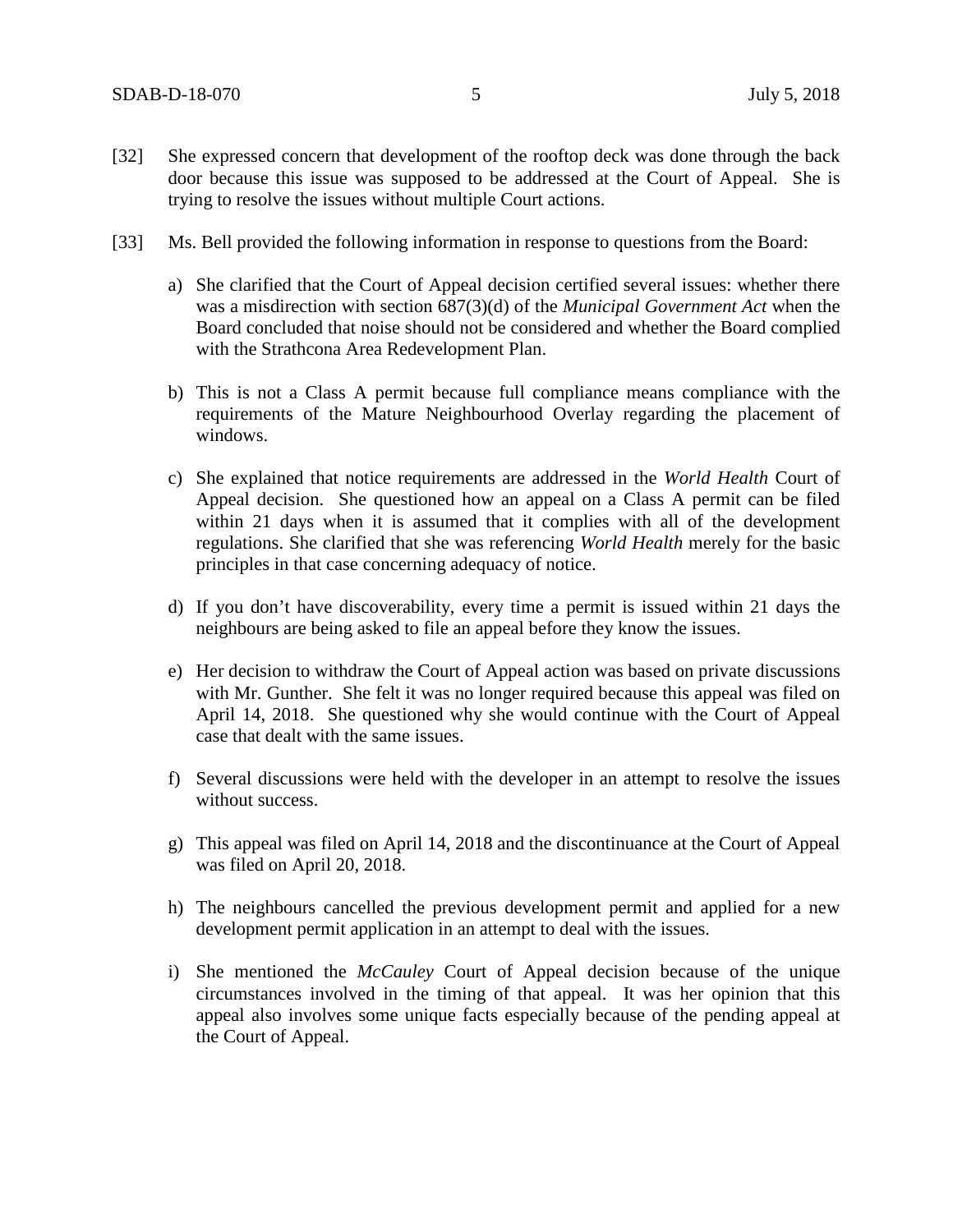- j) The Class A permit that was issued on November 24, 2017 indicated that windows would be frosted. She had no idea there was a problem until March 28, 2018, when she was advised that only one window would be frosted.
- k) She knew on November 27, 2017, that the developer had cancelled the development permit application that was the subject of her appeal at the Court of Appeal. She knew that a redesign had been submitted as a Class A permit that was subsequently issued on November 29, 2017. If she had not had the protection of the pending appeal at the Court of Appeal, she may have filed an appeal on the Class A permit as soon as she received notice of it.
- l) The fundamental concern is that citizens rely on the City to comply with all Statutory Plans and Bylaws when issuing a Class A permit.
- *ii) Position of the Development Officer, Mr. G. Robinson:*
- [34] Mr. Robinson advised that he did not make the decision regarding this approval and referenced the written submission prepared by Ms. Hetherington.
- [35] There have been two development permit applications for a house on this property. Application No. 238988349-001, to construct a Single Detached House with a veranda, Rooftop Terrance with Privacy Screening, fireplace, rear uncovered deck (under 0.6 metres in height), Secondary Suite in the Basement, and to demolish the existing Single Detached House and Accessory Building (rear detached Garage) was issued as a Class B permit on May 3, 2017. This approval was appealed to the Board and subsequently to the Court of Appeal.
- [36] In November, 2017, the Applicant requested that this development permit be cancelled.
- [37] Application No. 267804471-001, to construct a Single Detached House with Basement development (NOT to be used as an additional Dwelling), fireplace, rear uncovered deck (under 0.6 metres in height), Unenclosed Front Porch, was approved with conditions as a Class A permit on November 24, 2017.
- [38] Two new applications, Application No. 267804471-001, to develop a Secondary Suite in the Basement of a Single Detached House and to construct interior alterations (removing interior staircase to basement and Application No. 267804471-013, to construct an exterior alteration (rooftop deck) to an existing Single Detached House are currently on hold pending this appeal process. The original application which was a Class B permit did include a rooftop deck.
- [39] The current application that is the subject of this appeal is a Class A permit and does not include a rooftop deck.
- [40] Stamped Plan A-102 shows that on the main floor plan there is a window on the west elevation abutting the fireplace which is to be frosted. On the east elevation there is a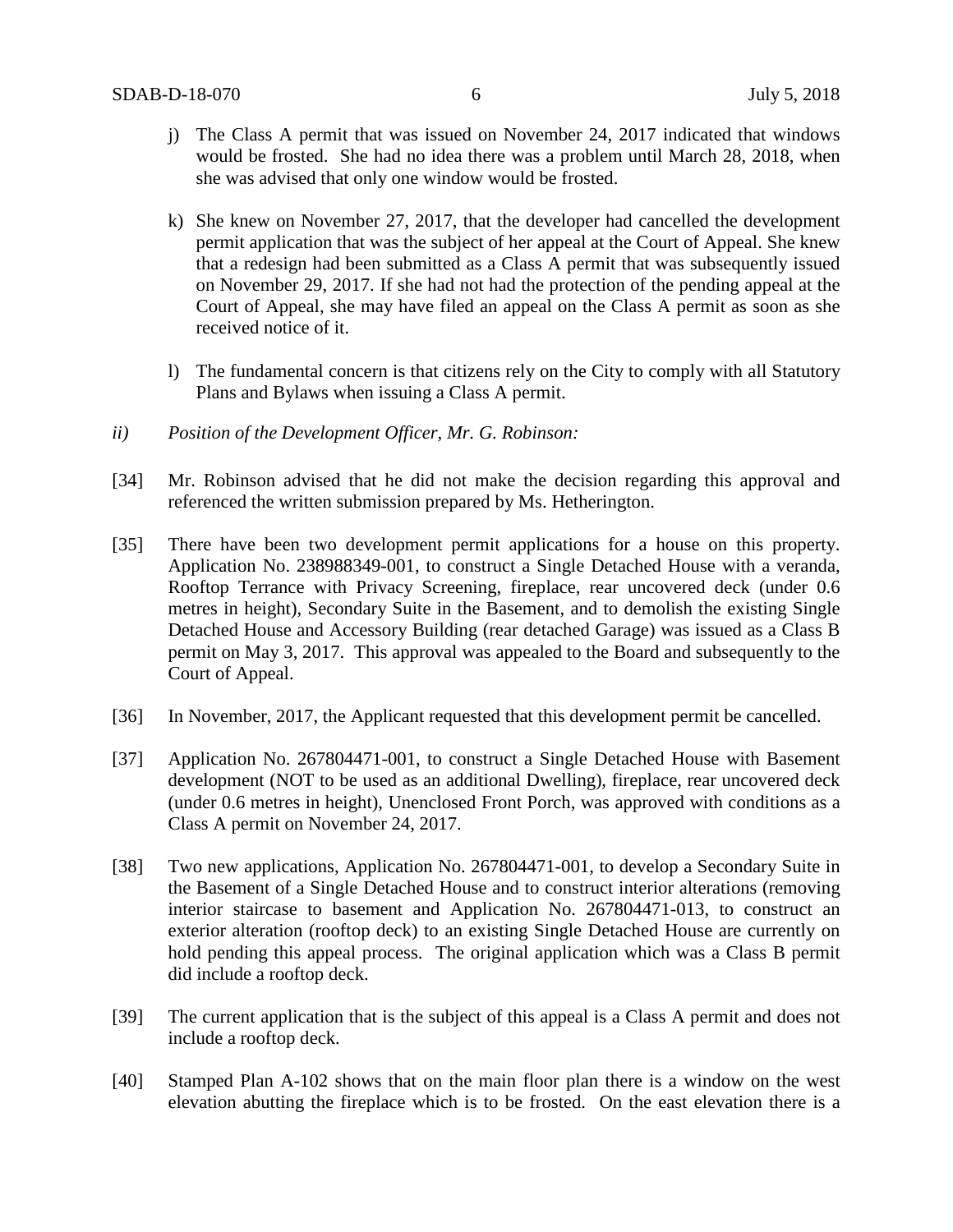notation that the window is also to be frosted. Two windows on the main floor will be frosted. The plans show two windows to be frosted which complies completely with Condition 2.

- [41] Mr. Robinson provided the following information in response to questions from the Board:
	- a) There are two separate development permit applications. The first one was cancelled.
	- b) The right to appeal as outlined in the *Act* exists only within a certain period of time following a decision being rendered by the Development Officer. The decision to issue the second permit is the action that is under appeal before the Board today.
	- c) Administration is prohibited from sharing plans on advice of counsel because of FOIP concerns. However, plans are viewable at the Edmonton Service Centre front counter at no cost. People may review the exterior elevations and the site plan, but they cannot share floor plans for privacy reasons. Neighbours are notified whenever a decision for a Class A permit is rendered by the Development Authority. The plans can be viewed in person or the Development Officer can be contacted to answer questions. If the approved plans are not followed that becomes a Bylaw Enforcement matter which is distinct from permit approval decisions.
	- d) He could not comment on conversations that the Appellant had with the City Solicitor regarding a release of the plans. Section 20.2 of the *Edmonton Zoning Bylaw* outlines the process to be followed for Class A notification. The letter provides a description of the development, its location, zoning overlays and provides contact information for the Applicant and the Development Authority. It does not specifically indicate that the plans are viewable at the City. A Class A notification letter dated November 26, 2017 was sent out to the Appellant.
	- e) He had no particular view on the cases cited by the Appellant during her submissions other than to note that the Board might have regard for certain pieces of the cases, but there are other pieces of the cases that are not applicable.
	- f) The rights of the Applicant and community have to be balanced. Elected officials continue to struggle with notification. Class A notification that applied in this case was introduced as a change to the Bylaw to provide neighbours an opportunity to receive notice and encourage discussion.
	- g) Notice was provided to the Appellant in a timely manner in accordance with the *Edmonton Zoning Bylaw.*
	- h) The Class A development permit currently under appeal does not include a rooftop terrace or a secondary suite. Application No. 238988349-001, involved the earlier Class B permit and it required four variances, one in site area, three for the step back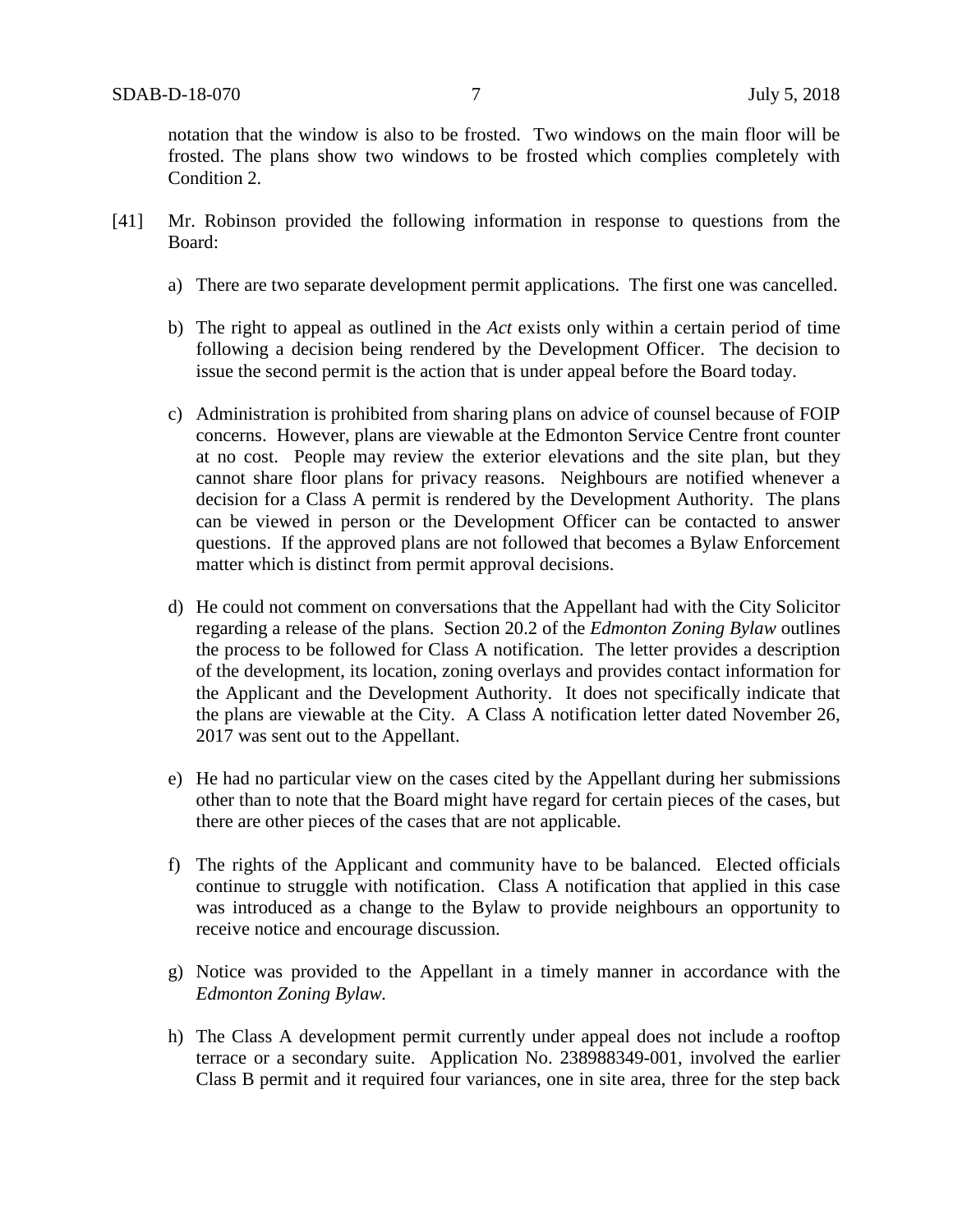requirements and because the Development Officer deemed that the Development Permit included a secondary suite.

- *iii) Position of the Respondent, Mr. Engelman and Mr. Clark, the property owner:*
- [42] The original appeal was lengthy and dealt primarily with the variance required for the rooftop terrace step backs. Privacy and window overlook were only briefly discussed.
- [43] The decision was made in consultation with the property owners to revise the permit that was under appeal at the Court of Appeal to remove the contentious points and apply for a Class A permit because of the time involved and the delay in the construction of this house.
- [44] The property owner's former home was torn down and the new house is being built on the same site. They are living with family members in the meantime. Their intention was to streamline the process so that the house could continue to be built and then the contentious points dealt with at a later time.
- [45] Mr. Engelman argued paragraph 42 of the *Masellis* Court of Appeal decision applies and the Appellant is out of time.
- [46] Every attempt was made to revise the plans to ensure that this is now a Class A development. It is not viable to allow the appeal period to extend to whenever someone feels that a permit does not conform to a Class A development.
- [47] Negotiations with the Appellant have occurred and will continue in an attempt to resolve the issues. There are currently two development permits on hold that need to be reviewed and a decision rendered. This process is delaying construction and can be construed as means to gain leverage.
- [48] It was acknowledged that the appeal process may be imperfect, but also noted that it is a process that is binding and needs to be respected.
- [49] Mr. Engleman acknowledged the Appellant's concerns, but noted that some of the windows that she is concerned about are transom windows that are 7 feet above floor level and cannot possibly have any impact on overlook or privacy. They are meant to bring light into the home and the owners do not want to needlessly reduce that light with frosting.
- [50] He encouraged the Appellant to continue the Court of Appeal action if she was concerned about the way the Development Authority and the Board applied the requirements of the Mature Neighbourhood Overlay and other parts of the Act. However, he felt that the timing of this appeal is not dependent on the Court of Appeal action and that the Appellant failed to make a connection between that issue and the Class A development permit.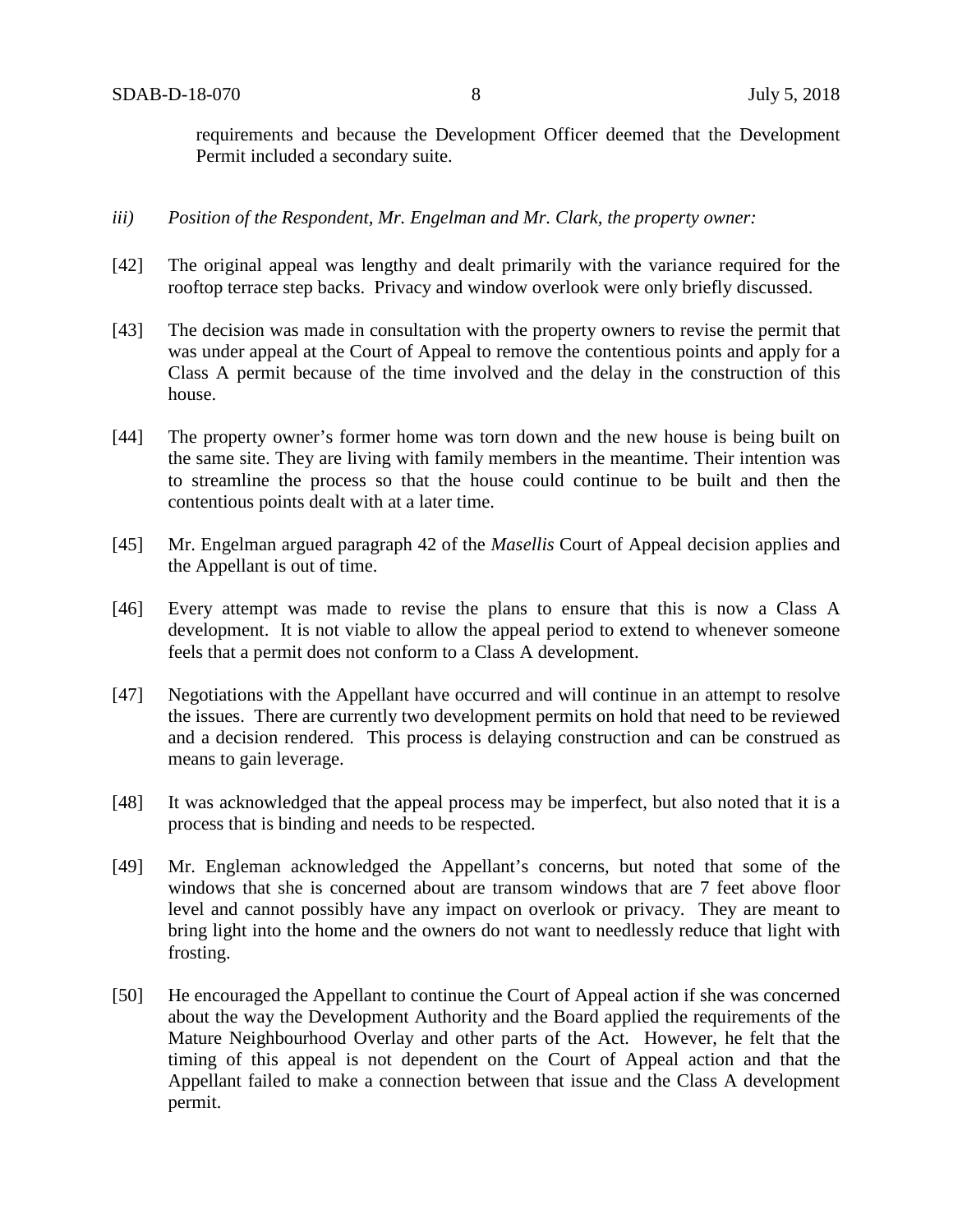- [51] Development permit applications were made on April 12, 2018 for the basement suite and the rooftop deck and the Appellant filed the appeal on April 14, 2018. It was his opinion that Ms. Bell became aware of those development permit applications and assumed that they had been processed and therefore she was getting into that 21 day period to preserve her limitation. On April 20, 2018, the Court of Appeal process was abandoned.
- [52] Ms. Bell has made it clear that she understands the 21 day appeal period. She acknowledged receiving notice of the Class A permit in November, 2017.
- [53] Mr. Engelman and Mr. Clark provided the following information in response to questions from the Board:
	- *i)* Mr. Engelman believes that the Secondary Suite will be approved as a Class B permit that could be appealed. Revisions have been made to the plan for the rooftop deck and that development should be approved as a Class A permit.
	- *ii)* The rooftop deck was the primary concern addressed at the first hearing. Mr. Clark explained that separate development permit applications were made for the rooftop deck and the secondary suite in order to allow construction to continue without removing the right of a citizen to file an appeal on those portions of the development.
	- *iii*) The decision was made to remove them from this development permit application to prevent further delays in the construction of the house. The objectionable components were isolated to be decided separately rather than holding up the entire development.
	- *iv)* The Appellant received notice from the developer and Legal Counsel for the City regarding the issuance of the Class A permit and it is clear that the appeal was filed outside of the 21 day appeal period.
	- *v)* The rooftop deck and related noise concerns were the primary concerns addressed at the initial appeal hearing. Privacy concerns relative to the rooftop deck were addressed at the initial hearing but not the location of windows and overlook concerns.
	- *iv) Rebuttal of the Appellant*
- [54] Leave was granted on the issues surrounding the Strathcona Area Redevelopment Plan and privacy, both acoustical and visual.
- [55] She never received notice of the issuance of the Class A permit that the Development Officer indicated had been sent to her.
- [56] If she had known that she could make arrangements to view the plans why would she have spent so much time corresponding with Mr. Gunther. She was corresponding with him because of the Court of Appeal action but he never advised her that she could contact the Development Officer to view the plans.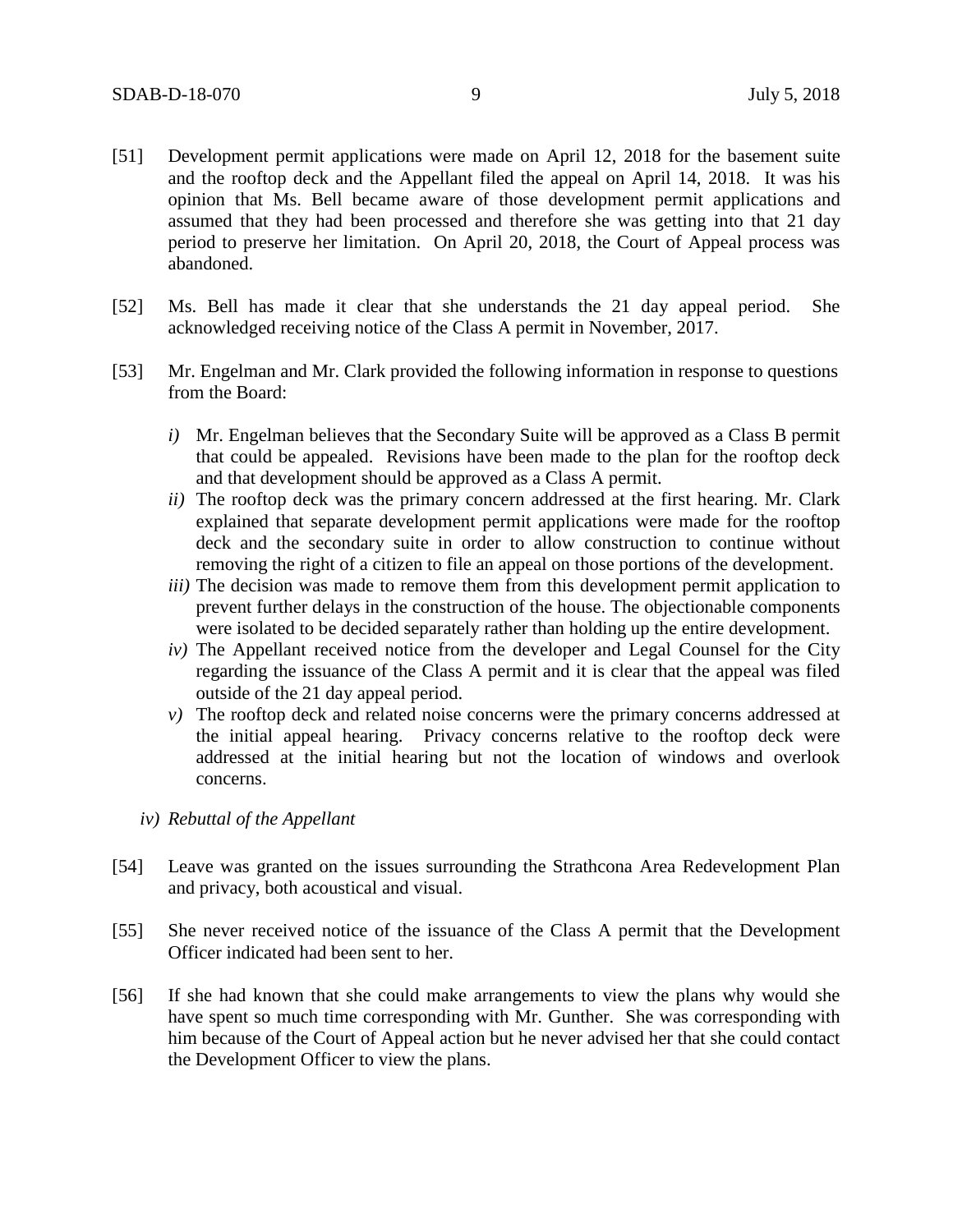- [57] She became aware of the privacy issues on March 28, 2018 through conversations with Mr. Gunther.
- [58] The fact that two development permit applications are currently on hold is a separate issue that has nothing to do with her.
- [59] A Stop Order has not been issued and construction is continuing.
- [60] The appeal was filed on April 14, 2018, because she was aware that the 21 day appeal period that started on March 28, 2018 was about to expire.
- [61] Attempts have been made to address her concerns regarding the location and frosting of windows with the property owners without success. She did not think that it was necessary to file another appeal when she believed that the overlook issues pursuant to the Strathcona Area Redevelopment Plan would be determined by the Court of Appeal. These issues were discussed during her earlier appeal.

### **Decision**

[62] The Board does not assume jurisdiction.

#### **Reasons for Decision**

- [63] Ms. Bell (the Appellant) resides next door to the subject Site which is located in the RF2 Low Density Infill Zone and subject to the Mature Neighbourhood Overlay and the Strathcona Area Redevelopment Plan.
- [64] In January 2017, Mr. Engleman (the Developer) was hired by the property owners to construct a new home on the subject Site. He applied for a Development Permit to replace the existing house.
- [65] On May 3, 2017 Development Permit DP238988349-001 (the May Permit) was approved with notices as a Class B development for a Permitted Use, a Single Detached House with a Secondary Suite and a Roof Top Terrace with variances. The Appellant appealed the May Permit.
- [66] On June 29, 2017 the Board approved the May Permit with three variances (SDAB-D-17- 105):

1) Section 86(1) is varied to permit a Site Area of 353 square metres instead of 360 square metres.

2) Section  $61(1)(a)(ii)$  is varied to permit the Stepback of the Rooftop Terrace from the rear of the house facing the alley to be 0.91 metres instead of 2.0 metres.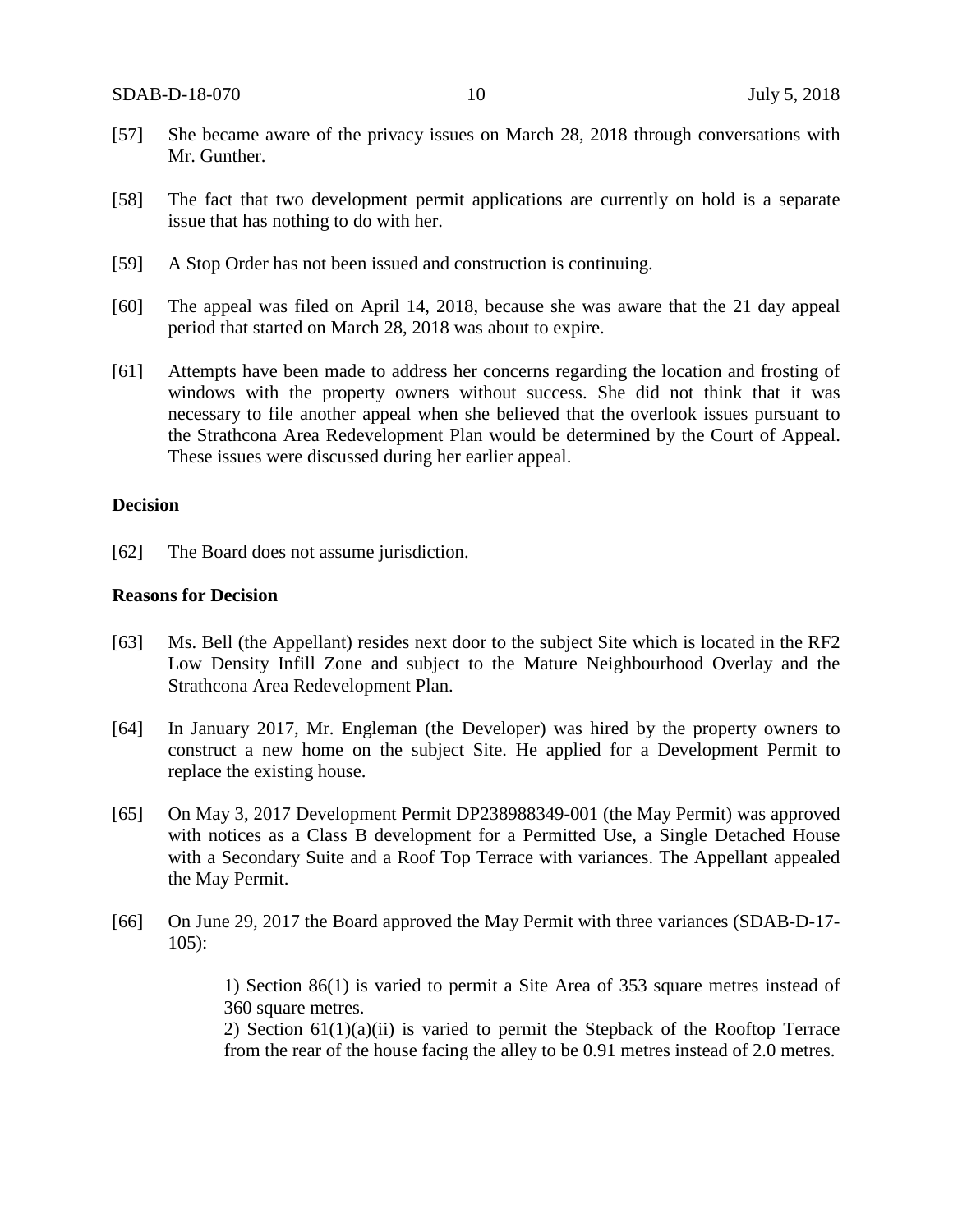3) Section 61(1)(a)(iv) is varied to permit the Stepback of the Rooftop Terrace from the interior side façade facing 9847 – 86 Avenue NW to be 0.18 metres instead of 2.0 metres.

- [67] The Appellant applied for permission to appeal that decision to the Court of Appeal.
- [68] October 30, 2017 Madam Justice Crighton of the Court of Appeal, 2017 ABCA 354, allowed the application for permission to appeal and certified three questions for appeal:

Accordingly, I grant the applicant permission to appeal on the following questions:

1. Did the SDAB misdirect itself with respect to s 687(3)(d) when it concluded that noise and its impact on the amenities of the neighbourhood and the use, enjoyment or value of neighbouring parcels was beyond the purview of the Board;

2. Did the SDAB fail to comply with the Strathcona Area Redevelopment Plan contrary to s 687(3)(a.1) MGA including the duty to consult with abutting property owners.

3. Did the SDAB, by permitting the development officer to provide reasons at the appeal, fail to consider an issue or issues that were properly before it relative to the interpretation of s 687(3)(a.1).

- [69] In November 2017, the Developer requested cancellation of the May Permit which was the subject of the judicial appeal.
- [70] On November 22, 2017, the Developer applied for a new Development Permit "to construct a Single Detached House with Basement development (NOT to be used an as an additional Dwelling), fireplace, rear uncovered deck (under 0.6 metres in height), Unenclosed Front Porch."
- [71] On November 24, 2017, the Development Officer issued Development Permit 267804471-001 to construct a Single Detached House as a Class A Permit (the November Permit). Neither the scope of the November Permit, nor the stamped approved plans for the November Permit include a Rooftop Terrace or a Secondary Suite.
- [72] According to the Development Officer, city records indicate notice was provided to the Appellant by letter dated November 26, 2017 as required in the *Bylaw*. (Report of Development Officer, p1)
- [73] The Appellant denies receiving this notice, but indicated that her former lawyer, Mr. Wakefield, was sent an email by the Developer indicating: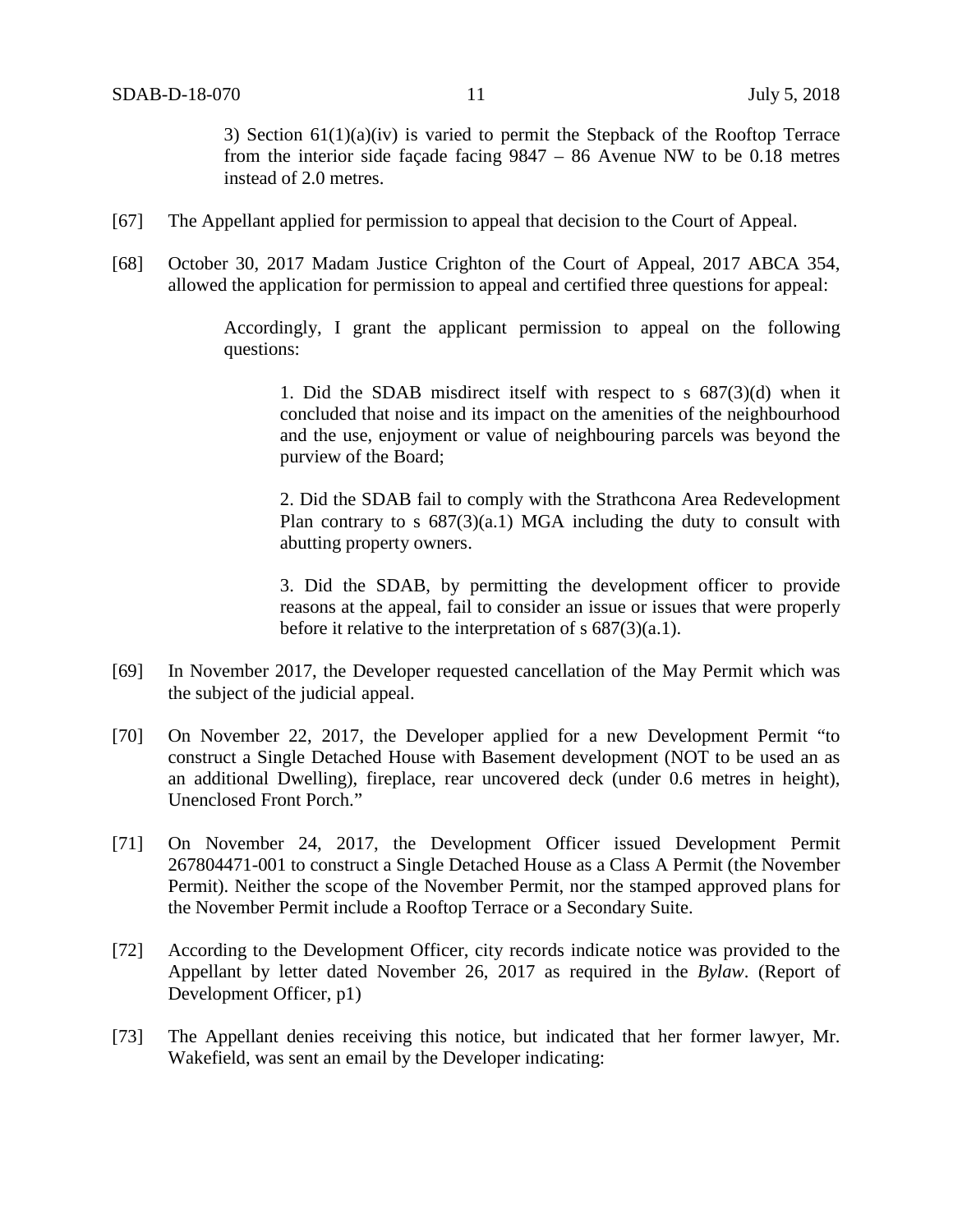- i) his company had cancelled the May Permit which was the subject of her appeal to the Court of Appeal;
- ii) they had completed a project redesign and resubmitted for a Class A permit which does not require any variances to the MNO or the RF2 zoning; and,
- iii) no roof deck had been applied for in the reapplication (Appellant's submission, p18).
- [74] During oral submissions, the Appellant stated that at this time she was aware that the May Permit was cancelled and that a new Development Permit (the November Permit) had been issued. She received an email dated November 29, 2017 from Mr. Gunther, counsel for the City, confirming its issuance and stating "Given that the permit was fully compliant with all zoning Bylaw regulations (thus Class A), there was no basis for the application to be refused" and "according to the approved permit the rooftop deck has been completely removed." A copy of the approved November Permit was included in the email (Appellant's Submission A, p10). A copy of this email was provided to the Board by Mr. Gunther who did not appear in person.
- [75] From this point forward, the Appellant dealt with the matter personally and continued to communicate directly with the Developer and with Mr. Gunther seeking confirmation that there would be no Rooftop Terrace added to the house and no variances to the MNO (Appellants Submission A, p. 10).
- [76] She had several communications with Mr. Gunther about the pending judicial appeal of the May Permit and asking to view the approved plans for the November Permit. Mr. Gunter initially indicated he would try to provide them, but ultimately explained in December that due to privacy considerations he could not provide her with a copy (Appellants Submission A, p. 10). By email dated March 14, 2018, Mr. Gunther advised the Appellant that the owners would have to consent to disclose the plans.
- [77] During the hearing, the Development Officer stated that the Appellant could have accessed these plans if she had attended the City offices in person, but that to his knowledge this option was not communicated with the Appellant. He was not privy to discussions between the Appellant and Mr. Gunther.
- [78] On March 21, 2018, the Appellant asked about frosting on the windows and ultimately on March 28, 2018, Mr. Gunther sent an email to the Appellant which indicated he had seen the plans and confirming that a window facing the Appellant's property was to be frosted.
- [79] On April 22, 2018, the City received two additional Development Permit applications from the Developer for the subject Site:
	- *i)* Application 267804471-011 to develop a Secondary Suite in the Basement of the existing Single Detached House.
	- *ii)* Application 267804471-013 to construct an exterior alteration (rooftop deck) to an existing Single Detached house.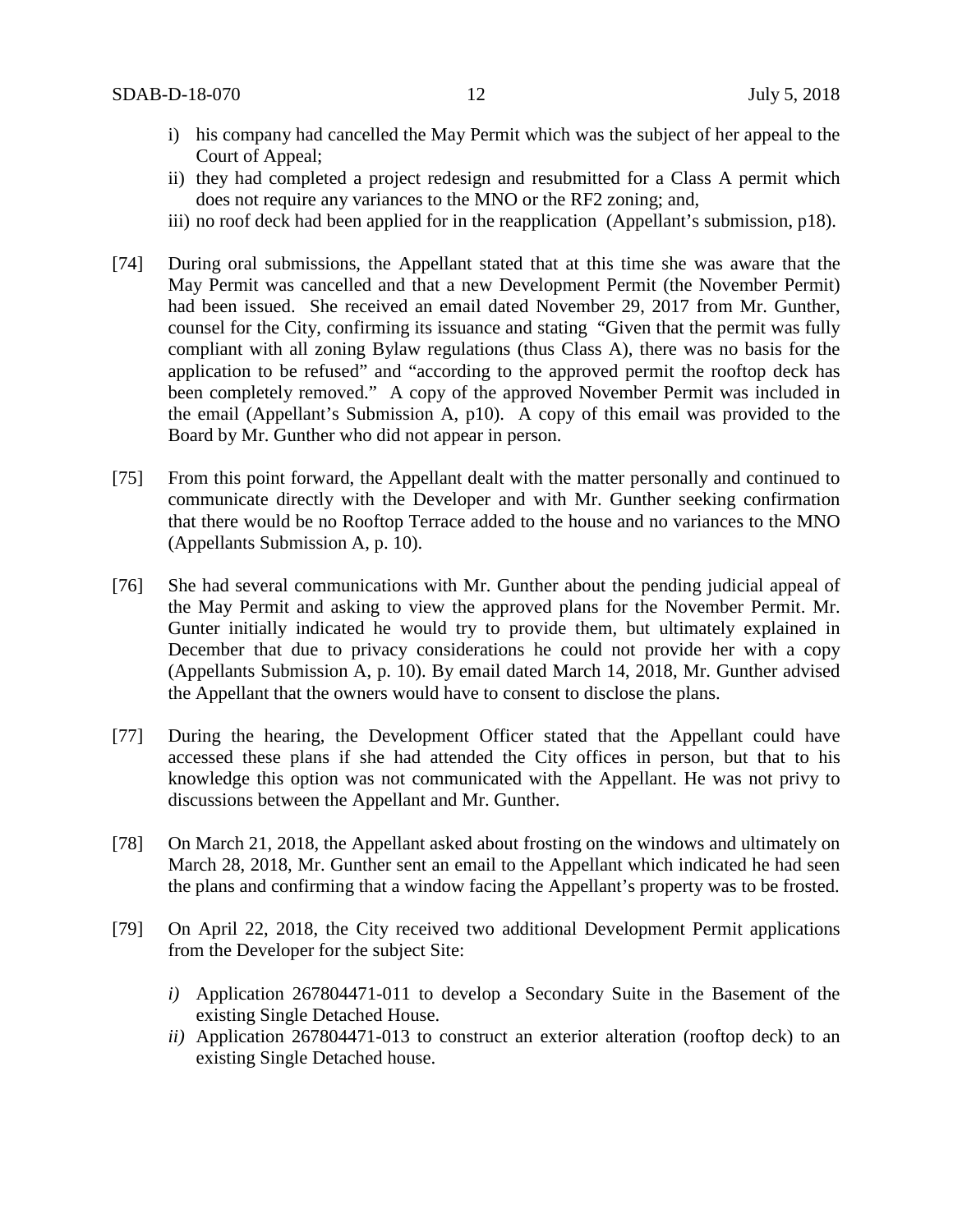- [80] The Development Officer indicated that the permit for a Secondary Suite will require two variances and the Rooftop Terrace application is a Class A Development which will not require any variances. Rooftop Terraces are permitted in this zone. Both applications are currently on hold and no decision has been made with respect to them.
- [81] On April 14, 2018, the Appellant filed this appeal of the November Permit with the Board. The November Permit is the only matter currently under appeal before the Board.
- [82] On April 20, 2018 further to negotiations between herself and Mr. Gunther, the Appellant filed a discontinuance of her pending appeal of the cancelled May Development Permit.
- [83] The Board first considered whether the appeal was filed on time in accordance with section 686(1) of the *Act* which provides in part that a development appeal to a subdivision and development appeal board is commenced by filing a notice of the appeal, containing reasons, with the board,:

(b) in the case of an a appeal made by a person referred to in section 685(2), within 21 days after the date on which the **notice of the issuance of the permit** was given in accordance with the land use bylaw. [Emphasis added]

- [84] At the initial hearing, the Development Officer took the position that the appeal was out of time and the November Permit remained valid. Therefore, he indicated that no enforcement action would be taken prior to the next scheduled hearing. At the subsequent hearing, the Development Officer took no further stance on late filing, but confirmed the City's position that:
	- *i)* the approved development is Class A Development which conforms to the applicable development regulations;
	- *ii)* Condition 2 on the November Development Permit has been met as the approved plans show two windows which must be frosted as part of compliance with the requirements in section 817.3(8) of the Mature Neighbourhood Overlay;
	- *iii*) the stamped approved plans do not include a rooftop deck or a Rooftop Terrace, but Rooftop Terraces are permitted in any event; and,
	- *iv)* the Appellant was notified of the issuance of the November Development Permit in accordance with the *Bylaw* in November, 2017.
- [85] The Developer and the property owners argued that this appeal was commenced well beyond the 21 day period which they believe started on issuance of the November Permit for the following reasons:
	- *i)* The Appellant was well aware of the issued November Permit in November, 2017 and her actions demonstrate that she understands the need to file an appeal to preserve her rights.
	- *ii)* They cancelled the May Permit and submitted revised the plans without the contentious issues (the Rooftop Terrace and the Secondary Suite) to enable the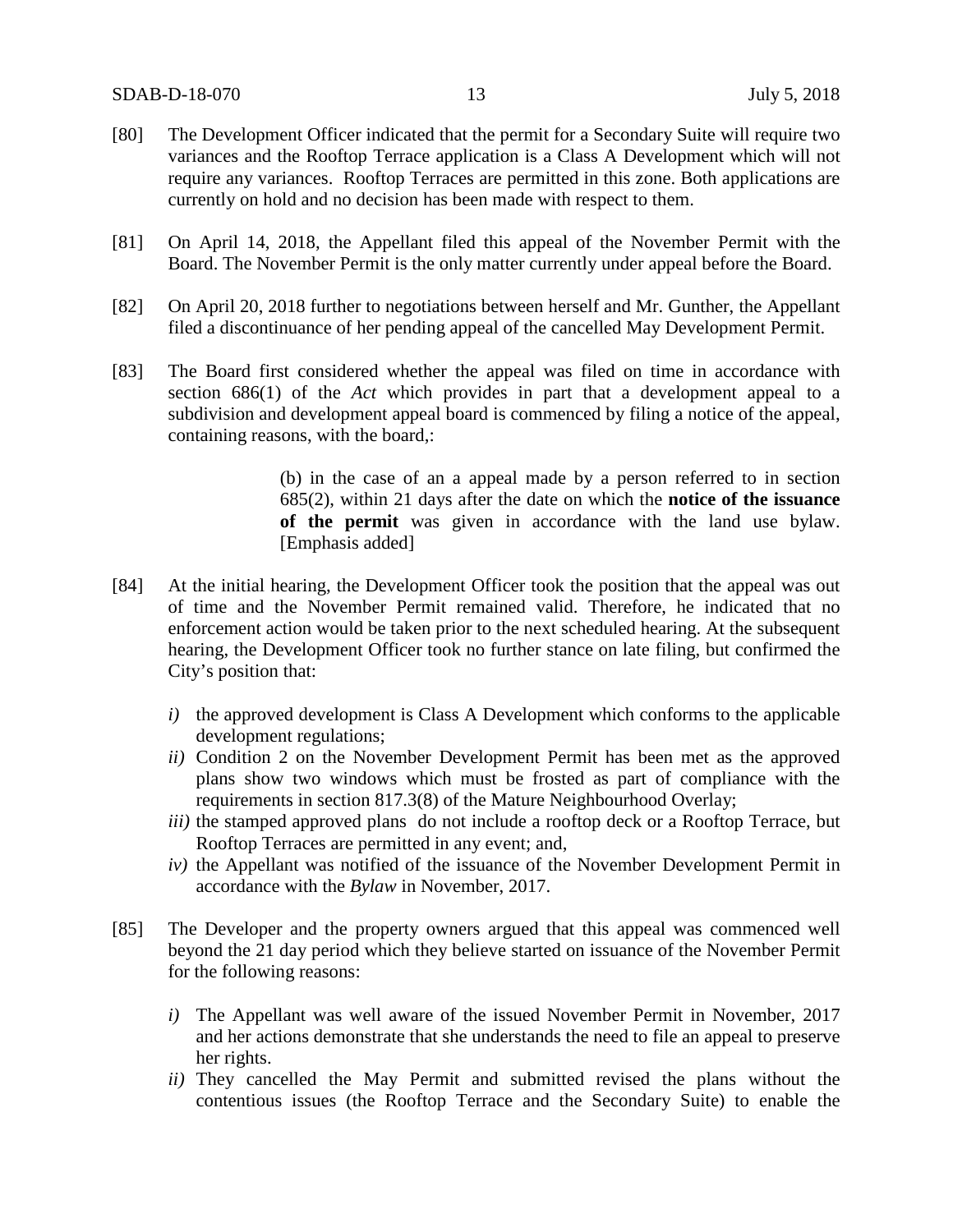balance of the construction to proceed as a Class A Development pursuant to the November Permit. Now they wish to deal with these two aspects of the development and so have asked for them as separate developments. All steps were lawful and were not meant as a deception. The two new pending permit applications will be subject to appeal.

- *iii)* The *Masellis* decision confirms that they should be entitled to rely on the issued November Permit and have the certainty 21 days after its issuance to proceed with lawful construction in accordance with the approved plans.
- [86] The Appellant advanced several arguments to support her position that this appeal has been filed within the statutory 21 day limit.
- [87] First, the Appellant argued that notice must be sufficient to be effective per the Court of Appeal decision in the *World Health Edmonton Inc.* v *Edmonton (City)*, 2015 ABCA 377 ("*World Health*"). The Board agrees with this general principle. However, the situation in that case was significantly different – that appellant was not sent an actual notice of the issuance of the Development Permit and did not see the published notice, but appealed within one week of becoming aware of that the City had issued a permit. Further, the published notice did not adequately describe the nature of the approved development, its location or its municipal address. An earlier fire also complicated the notice issue.
- [88] There is no comparable error or confusion here. The Appellant received a copy of the issued Development Permit for a Single Detached House to be constructed on the lot abutting her own. The Board also notes that even in *World Health*, the Court of Appeal focuses on notice of the issuance of a permit as a pivotal event.
- [89] The Appellant argued that as the November Permit was for a Class A Development and as she was not allowed to see the plans, the appeal period did not start to run until March 29, 2018 when she was first told that only one window facing her property would be frosted. This was the date that she first received information suggesting it was not a Class A Development as there was a breach of Condition 2 and that there would be a variance due to overlook of her property contrary to section 814.3 of the Mature Neighbourhood Overlay.
- [90] The Board disagrees. Based on the plain wording of section 686(1)(b), notice of the issuance of the Development Permit is the event which must be communicated and which triggers appeal rights specified for Class A Developments in section 685(3) of the *Act*. No provision in the *Bylaw* or the *Act* was cited to the Board requiring that notice to affected parties include copies of site plans, elevations or other drawings for a Class A Development.
- [91] The Board acknowledges the Appellant's understandable frustration with the City officials and her repeated unsuccessful attempts to gain information (which according to the Development Officer could have been made available to her). However, any misinformation on the part of the City is a separate matter between the Appellant and the City. The Board finds that the information provided by Mr. Gunther in April 2018, does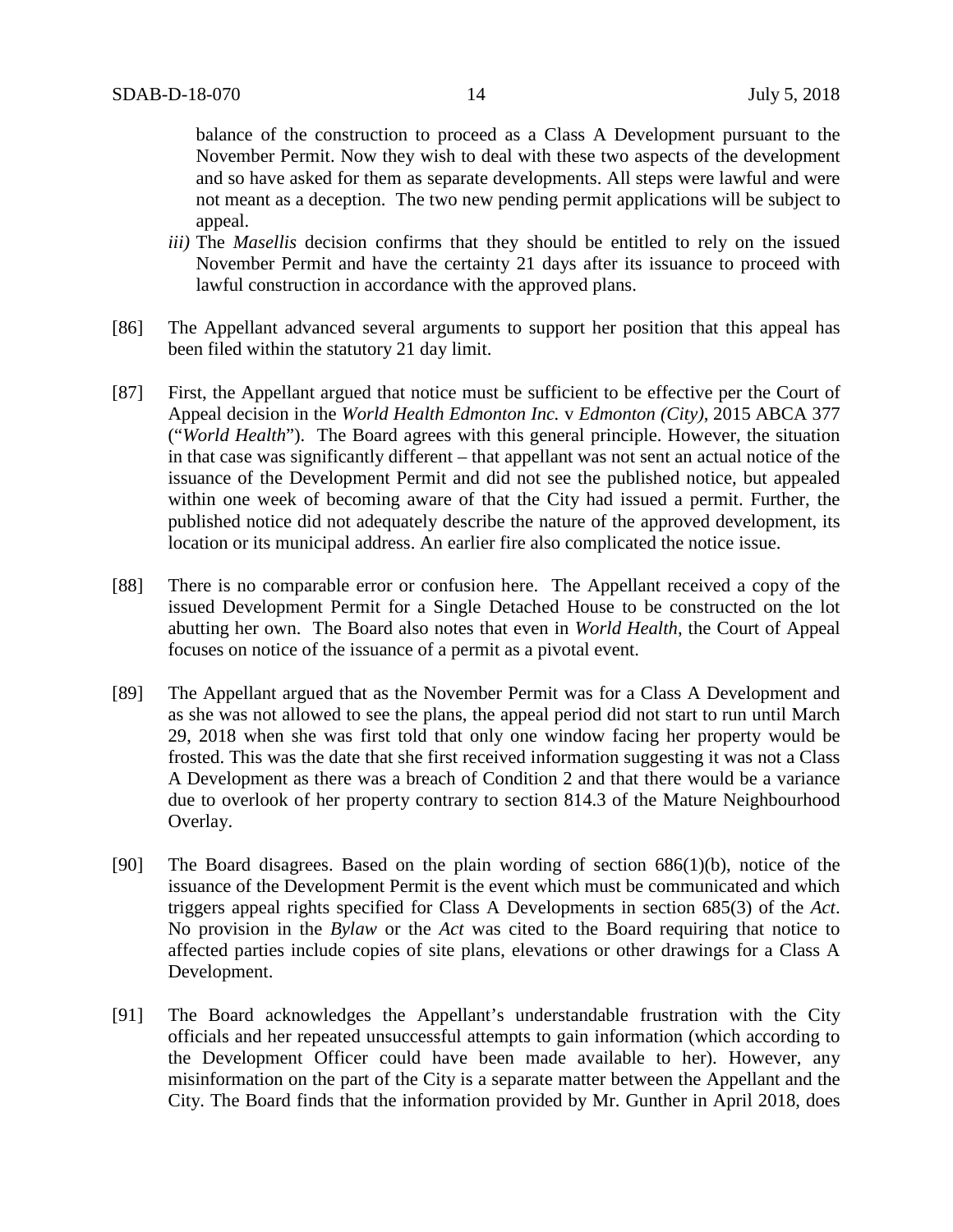not extend the appeal period of the November Permit which had been issued several months earlier.

- [92] This issue was dealt with squarely by Mr. Justice Watson of the Court of Appeal in the leave to appeal decision *Masellis.* He applied the Court's earlier ruling in *Coventry Homes* (which considered appeal periods when no notice is required by bylaw) to conclude that the window of opportunity to challenge a Development Permit starts to run when the affected party has constructive or actual knowledge of the issuance of the Development Permit.
- [93] Mr. Justice Watson rejected the notion that the start of the appeal period could be delayed until the affected party received notice of an error regarding the classification of a development due to a failure on the part of city officials in identifying the need for a variance (at para 42):

With great respect to the applicants' very experienced and dutiful counsel, this proposal is not arguable as a substitute for Coventry Homes. Forcing builders and developers to abide risk arising from an unforced error by a municipality in issuing a permit would seriously undermine the ability of builders and developers to rely on the authority of a permit. Accepting this as law would unquestionably inject the type of uncertainty in the development process that this Court in Coventry Homes expressly rejected at para 32"

He makes the same point again at para 47:

Finally, as noted earlier, the applicants assert that they were stonewalled and misled by the City in connection with the permit. This does not raise an arguable basis to distinguish *Coventry Homes* either. The applicants were not misled in relation to a reason not to proceed under s.685(3) of the *MGA*. There were not told there was no permit. Moreover, Mr. and Mrs. Masellis believed that they had not been getting enough information from the City so, as the SDAB found, it fell to them to translate their belief of a "misinterpretation" into an appeal.

- [94] Here, as in *Masellis*, the Appellant did not lack the ability to complain or appeal the November Permit, she lacked evidence of default.
- [95] If the Board is incorrect and a misrepresentation or subsequent revelation of noncompliance with applicable development regulations of an overlay or the underlying zone could delay the start of the 21 day appeal period, the Board finds that no misrepresentation in fact occurred in this case for the following reasons:
	- *i)* Unlike *Masellis* where an error was admitted and proven, the Development Officer has maintained throughout that this is a Class A Development - there is no admission of factual error concerning compliance with any applicable regulation.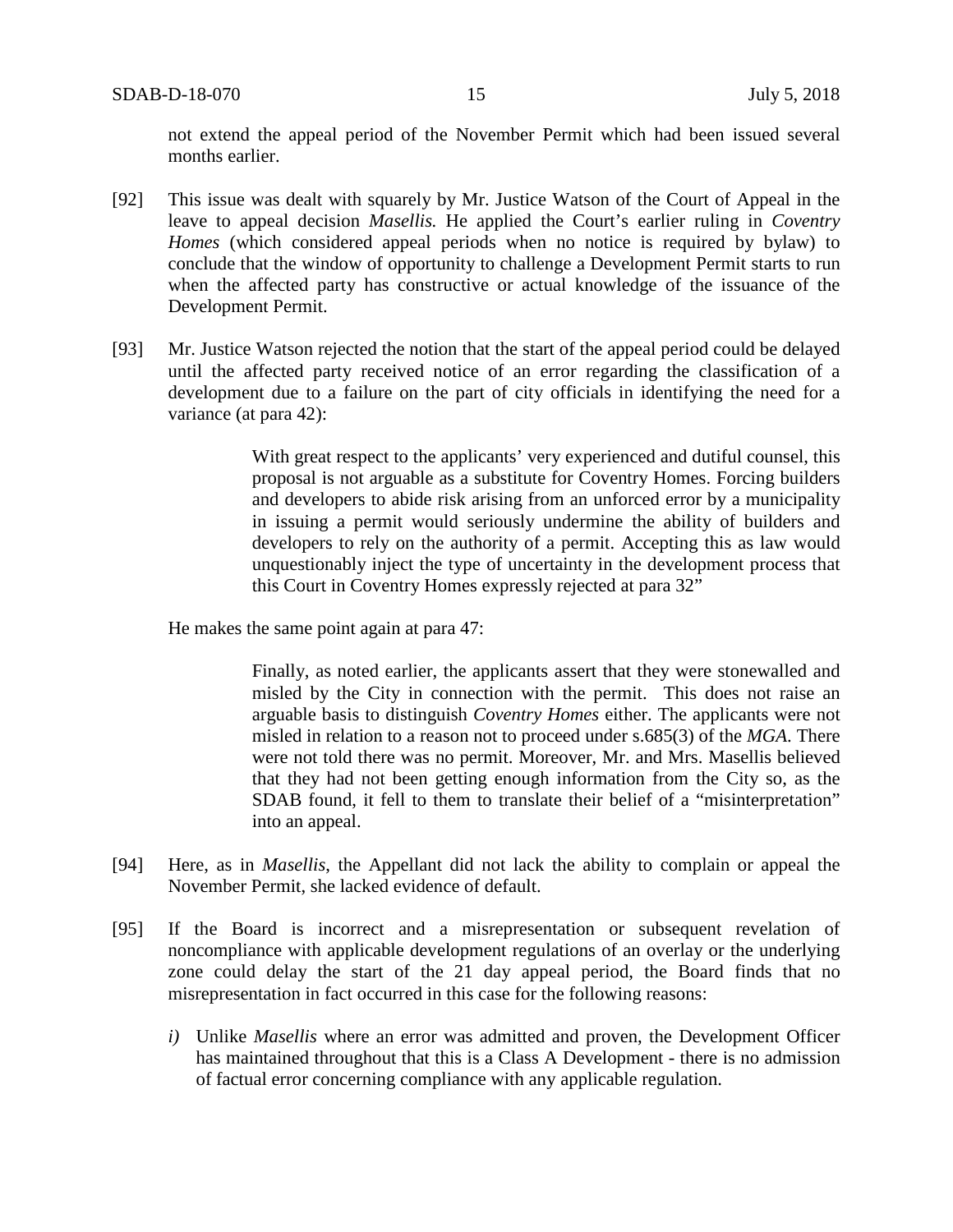- *ii)* The stamped approved plans show two windows are to be frosted windows in accordance with Condition 2 of the November Permit and in furtherance of section 814.3(8). Section 814.3(8) requires the Development Officer to ensure that overlook is reduced (not eliminated) through a number of mechanisms. It does not require frosting of all or even any particular windows. Overlook can also be reduced by transom windows, a technique also evident in the stamped approved plans.
- [96] The Appellant also argued that this appeal was commenced in time as although she was repeatedly told there was no Rooftop Terrace in the plans, based on her observations, it was revealed in April, 2018 that the Developer was building a Rooftop Terrace contrary to the November Permit.
- [97] The Board finds this argument without merit for the following reasons:
	- *i)* The Development Officer did not approve a Rooftoop Terrace for this Single Detached House. It is not included the Scope of Permit for the November Permit, nor does it appear in the stamped approved plans.
	- *ii)* All parties agree that there is a separate outstanding application for a Development Permit for a Rooftop Terrace. Any future decision made about that pending development permit will trigger the appeal rights of the applicant, the owners, the Appellant and any other affected parties.
	- *iii)* Permit issuance and permit enforcement are distinct issues. Development Permits are issued as a prerequisite to legal development per section 683 of the *Act*. The issuance of the November Permit authorized the Developer to construct a Single Detached House in accordance with the scope of permit and stamped approved plans. Any subsequent failure to build in accordance with those approved plans will be addressed by the City through its discretionary powers under the *Act* to issue Stop Orders.
	- *iv)* Allowing a failure to build in accordance with an approved Development Permit to extend the time limit to appeal that permit would seriously undermine the ability of builders and developer to rely on the authority of a permit. This would create precisely the uncertainty and havoc the Court of Appeal warned against.
- [98] Finally, the Appellant argues that the 21 day time limit did not start to run on November 29, 2017 as her three issues of concern (the entryway, the Rooftop Terrace and the windows facing her home) remained to be dealt with in the pending Court of Appeal proceeding involving the cancelled May Permit until she discontinued that appeal in April, 2018 after filing the Appeal of the November Permit. She contends that that her pending judicial appeal distinguishes this case from the *Masellis* decision.
- [99] The Board finds that a pending appeal of a development permit which is subsequently cancelled does not extend or delay the start of the statutory time limit to appeal a separate Development Permit for the following reasons:
	- *i*) This proposition is contrary to the plain wording of section  $686(1)(b)$  which requires the appeal to be made "within 21 days after the date on which the notice of the issuance of the permit was given in accordance with the land use bylaw." The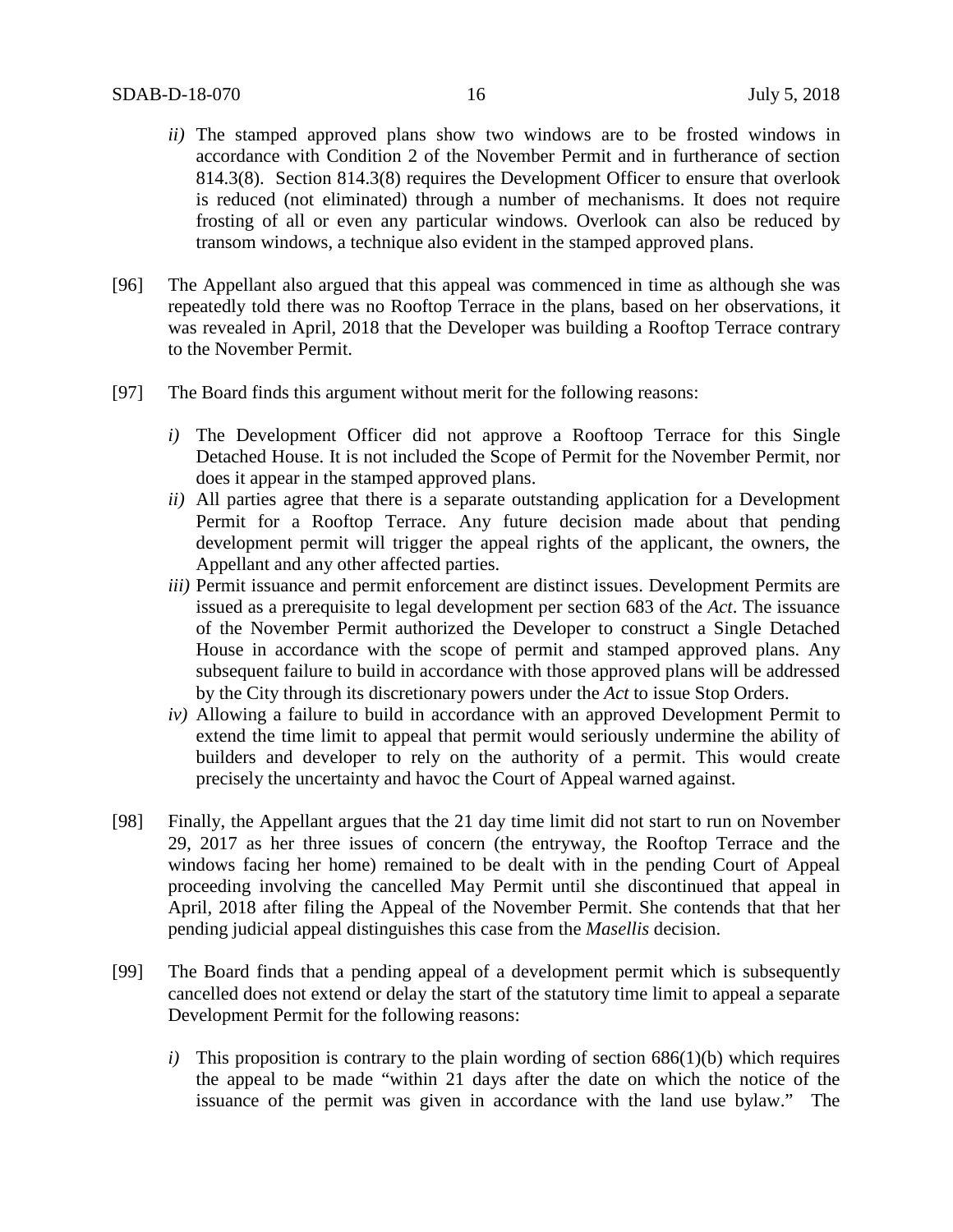purpose of this section is to further the planning objectives of certainty and timeliness. Notice of the issuance of a permit is a distinct provable triggering event which balances the competing interest of the developer to proceed with certainty once a development has been approved and the interest of an affected party to challenge an approved development within a limited time period after becoming aware of the development.

- *ii)* The Appellant did not provide any authority for this proposition and the Board finds no reason to distinguish those cases on the basis of pending litigation of a cancelled permit.
- *iii*) The Board finds this proposition contrary to the rationale Court of Appeal rulings in *Coventry Homes* and *Masellis.* Extending appeal deadlines due to preexisting litigation of cancelled permits would be particularly problematic. It could create significant construction delays of approved Class A Developments for an uncertain periods of time at the option of one affected party who objects to a development which is no longer being pursued.
- *iv)* This result also runs contrary to the intent of section 642(1) which requires development authorities to issue permits for Class A Developments.
- [100] In any event, the Board finds that the legal issues raised by the May Permit and the November Permit are not the same:
	- *i)* The May Permit was issued by the Board as a Permitted Use after consideration of the impact of three specific variances: two relaxations to the required Stepback for a Rooftop Terrace and one relaxation for the minimum Site Area necessitated by the inclusion of a Secondary Suite.
	- *ii)* The November Permit was issued as a Class A Development for a Permitted Use which does not include a Rooftop Terrace or a Secondary Suite. None of the three variances granted in the May Permit are required for the November Permit.
	- *iii*) Further while privacy generally is at issue in both cases, the Board notes that per para 9 of the SDAB decision SDAB-D-17-105, Ms. Bell explained that she understood the development required a number of variances, but she intended to speak only to the variances related to the Rooftop Terrace. She submitted that the proposed development will negatively impact the peaceful use and enjoyment of her property. A review of the Board's decision reveals that Ms. Bell provided further submissions about privacy and noise due to the reduction of the required Stepback of the Rooftop Terrace and the impact of the requested variances on resultant size, potential uses and impact of the Roof top Terrace area. Neither windows, nor the entryway were further noted as issues of concern. This is understandable as the task before the Board in that appeal was to determine if the three requested variances met the Board's usual test in section 687(3)(d) of the *Act*.
- [101] In sum, for the reasons above, the Board has found that:
	- *i)* The only Development Permit under appeal in this hearing was the one issued November 24, 2017 (the November Permit).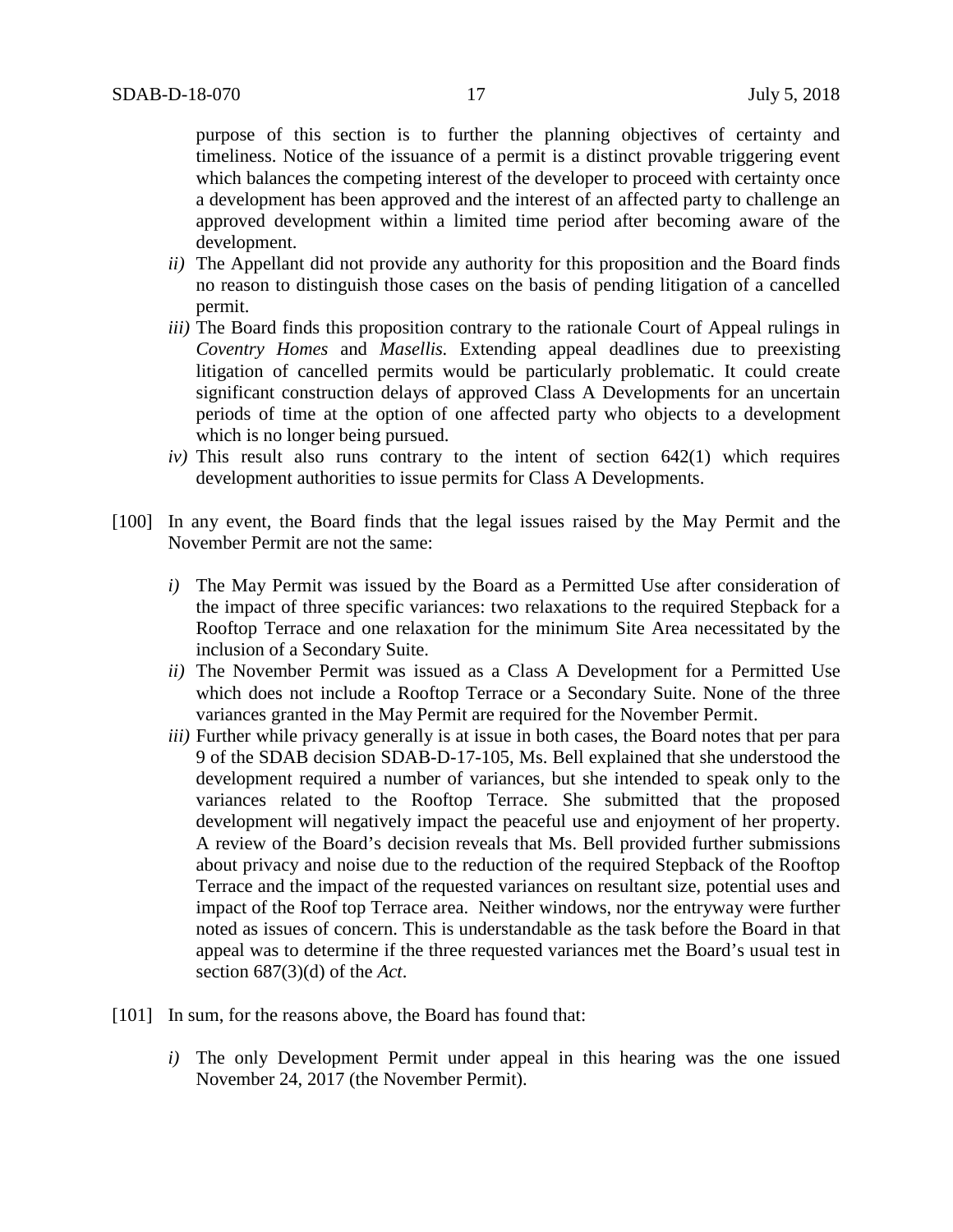- *ii)* The Development Officer sent out notice of the issuance of the November Permit to the Appellant as required by the *Bylaw*, but it was not received by the Appellant.
- *iii)* The Appellant had actual knowledge of the issuance of the November Permit and received a copy of the issued November Permit on November 29, 2017. This is sufficient notice of the issuance of the permit to start the 21 day appeal period in section 686(1)(b) of the *Act*.
- *iv)* This appeal of the November Permit was filed more than four months later on, April 14, 2018.
- [102] Accordingly the Board concludes that it has no jurisdiction to hear this appeal as it was not filed within the statutory limit and the Board neither confirms varies or vacates Development Permit 267804471-001 to construct a Single Detached House as a Class A Permit (the November Permit).

Ms. K. Cherniawsky, Presiding Officer Subdivision and Development Appeal Board